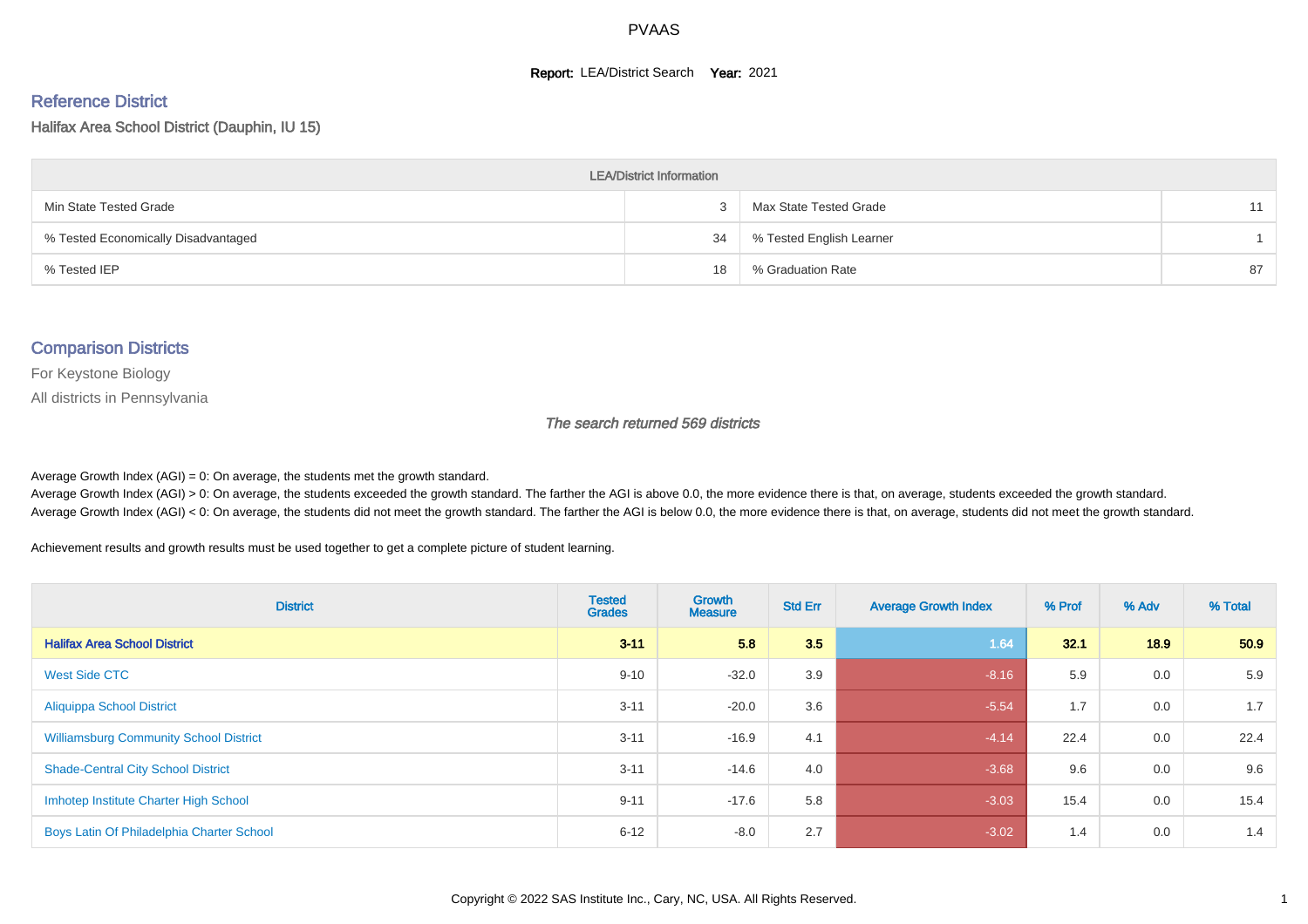| <b>District</b>                                         | <b>Tested</b><br><b>Grades</b> | <b>Growth</b><br><b>Measure</b> | <b>Std Err</b> | <b>Average Growth Index</b> | % Prof | % Adv   | % Total |
|---------------------------------------------------------|--------------------------------|---------------------------------|----------------|-----------------------------|--------|---------|---------|
| <b>Halifax Area School District</b>                     | $3 - 11$                       | 5.8                             | 3.5            | 1.64                        | 32.1   | 18.9    | 50.9    |
| <b>Innovative Arts Academy Charter School</b>           | $6 - 11$                       | $-7.2$                          | 2.5            | $-2.83$                     | 2.0    | 0.0     | $2.0\,$ |
| La Academia Partnership Charter School                  | $6 - 11$                       | $-15.5$                         | 5.7            | $-2.70$                     | 2.3    | 0.0     | 2.3     |
| <b>Lawrence County CTC</b>                              | $10 - 11$                      | $-9.8$                          | 3.7            | $-2.68$                     | 7.3    | 0.0     | 7.3     |
| Perseus House Charter School Of Excellence              | $6 - 11$                       | $-6.4$                          | 2.6            | $-2.50$                     | 0.9    | 0.0     | 0.9     |
| <b>Sto-Rox School District</b>                          | $3 - 10$                       | $-7.0$                          | 3.5            | $-1.99$                     | 3.2    | 0.0     | 3.2     |
| <b>Chester Charter Scholars Academy Charter School</b>  | $3 - 12$                       | $-6.2$                          | 3.3            | $-1.88$                     | 2.2    | $0.0\,$ | 2.2     |
| <b>Steelton-Highspire School District</b>               | $3 - 11$                       | $-5.3$                          | 3.2            | $-1.65$                     | 13.9   | 0.0     | 13.9    |
| <b>Chester-Upland School District</b>                   | $3 - 11$                       | $-3.6$                          | 2.6            | $-1.38$                     | 1.6    | 0.0     | 1.6     |
| <b>Shenandoah Valley School District</b>                | $3 - 11$                       | $-4.5$                          | 3.5            | $-1.29$                     | 14.3   | 0.0     | 14.3    |
| <b>Keystone Education Center Charter School</b>         | $3 - 12$                       | $-6.5$                          | 5.1            | $-1.28$                     | 0.0    | 0.0     | 0.0     |
| <b>Propel Charter School-Homestead</b>                  | $3 - 11$                       | $-5.0$                          | 3.9            | $-1.27$                     | 7.3    | 0.0     | 7.3     |
| <b>Harmony Area School District</b>                     | $3 - 10$                       | $-5.7$                          | 5.0            | $-1.13$                     | 33.3   | 0.0     | 33.3    |
| <b>Sugar Valley Rural Charter School</b>                | $3 - 11$                       | $-3.6$                          | 3.7            | $-0.98$                     | 10.3   | 0.0     | 10.3    |
| <b>KIPP Dubois Charter School</b>                       | $9 - 10$                       | $-3.0$                          | 3.1            | $-0.95$                     | 10.0   | 0.0     | 10.0    |
| <b>Propel Charter School-Montour</b>                    | $3 - 10$                       | $-3.4$                          | 3.6            | $-0.93$                     | 7.7    | $0.0\,$ | 7.7     |
| Urban Pathways 6-12 Charter School                      | $6 - 11$                       | $-4.1$                          | 5.7            | $-0.72$                     | 0.0    | 0.0     | $0.0\,$ |
| Center For Student Learning Charter School At Pennsbury | $6 - 12$                       | $-3.3$                          | 6.0            | $-0.55$                     | 23.1   | 0.0     | 23.1    |
| Mastery Charter High School-Lenfest Campus              | $7 - 11$                       | $-1.8$                          | 5.8            | $-0.30$                     | 26.3   | 0.0     | 26.3    |
| <b>Claysburg-Kimmel School District</b>                 | $3 - 11$                       | $-1.2$                          | 5.2            | $-0.22$                     | 5.0    | 0.0     | 5.0     |
| <b>Tech Freire Charter School</b>                       | $9 - 11$                       | 0.7                             | 2.5            | 0.27                        | 3.6    | 0.0     | 3.6     |
| Philadelphia Electrical & Tech Charter High School      | $10 - 10$                      | 1.2                             | 2.6            | 0.45                        | 0.9    | 0.0     | 0.9     |
| Mastery Charter School - Pickett Campus                 | $6 - 10$                       | 2.7                             | 4.2            | 0.65                        | 20.6   | 0.0     | 20.6    |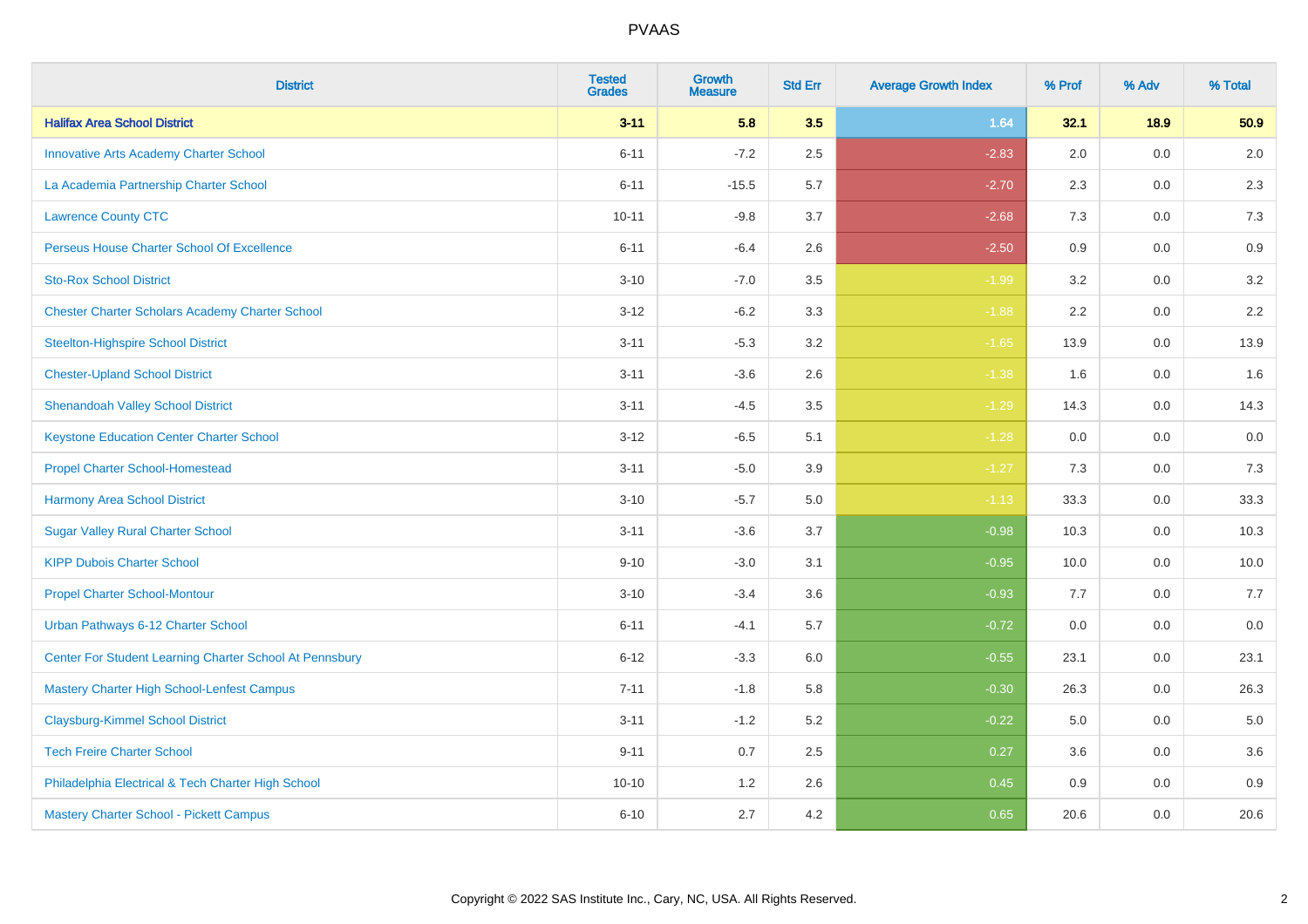| <b>District</b>                                                       | <b>Tested</b><br><b>Grades</b> | <b>Growth</b><br><b>Measure</b> | <b>Std Err</b> | <b>Average Growth Index</b> | % Prof | % Adv   | % Total |
|-----------------------------------------------------------------------|--------------------------------|---------------------------------|----------------|-----------------------------|--------|---------|---------|
| <b>Halifax Area School District</b>                                   | $3 - 11$                       | 5.8                             | 3.5            | 1.64                        | 32.1   | 18.9    | 50.9    |
| Aspira Bilingual Cyber Charter School                                 | $3 - 11$                       | 5.1                             | 5.8            | 0.87                        | 4.8    | 0.0     | 4.8     |
| People For People Charter School                                      | $3 - 12$                       | 6.4                             | 5.6            | 1.15                        | 2.4    | 0.0     | 2.4     |
| <b>Mastery Charter School - Thomas Campus</b>                         | $3 - 10$                       | 7.9                             | 5.7            | 1.39                        | 12.5   | $0.0\,$ | 12.5    |
| Multicultural Academy Charter School                                  | $9 - 11$                       | 6.0                             | 3.4            | 1.77                        | 12.3   | 0.0     | 12.3    |
| <b>Allentown City School District</b>                                 | $3 - 12$                       | $-16.9$                         | 1.4            | $-12.37$                    | 5.9    | 0.4     | 6.3     |
| <b>Universal Audenried Charter School</b>                             | $9 - 11$                       | $-3.8$                          | 2.5            | $-1.53$                     | 3.0    | 0.5     | 3.5     |
| <b>Clairton City School District</b>                                  | $3 - 11$                       | $-1.6$                          | 5.0            | $-0.32$                     | 3.8    | 0.5     | 4.4     |
| <b>York City School District</b>                                      | $3 - 12$                       | $-17.7$                         | 1.8            | $-10.05$                    | 3.2    | 0.7     | 3.9     |
| <b>Mastery Charter School - Hardy Williams</b>                        | $3 - 11$                       | 6.6                             | 3.0            | 2.21                        | 24.7   | 1.2     | 25.9    |
| New Kensington-Arnold School District                                 | $3 - 11$                       | $-5.8$                          | 3.2            | $-1.80$                     | 10.8   | 1.2     | 12.0    |
| <b>Northern Cambria School District</b>                               | $3 - 11$                       | $-0.3$                          | 3.4            | $-0.09$                     | 26.5   | 1.2     | 27.7    |
| <b>Executive Education Academy Charter School</b>                     | $3 - 10$                       | $-14.6$                         | 3.0            | $-4.81$                     | 8.5    | 1.2     | 9.8     |
| <b>Greater Johnstown School District</b>                              | $3 - 11$                       | $-3.5$                          | 2.4            | $-1.45$                     | 10.3   | 1.3     | 11.5    |
| Maritime Academy Charter School                                       | $3 - 10$                       | 13.2                            | 3.1            | 4.29                        | 24.0   | 1.3     | 25.3    |
| Preparatory Charter School Of Mathematics, Science, Tech, And Careers | $9 - 10$                       | $-5.1$                          | 2.5            | $-2.03$                     | 6.3    | 1.4     | 7.7     |
| <b>Frazier School District</b>                                        | $3 - 11$                       | $-18.9$                         | 3.4            | $-5.49$                     | 18.3   | 1.4     | 19.7    |
| <b>Tacony Academy Charter School</b>                                  | $3 - 11$                       | $-12.9$                         | 3.3            | $-3.90$                     | 8.6    | 1.4     | 10.0    |
| <b>Woodland Hills School District</b>                                 | $3 - 12$                       | $-4.2$                          | 2.5            | $-1.66$                     | 10.1   | 1.4     | 11.5    |
| <b>Antietam School District</b>                                       | $3 - 10$                       | $-9.5$                          | 3.7            | $-2.57$                     | 20.9   | 1.5     | 22.4    |
| <b>City CHS</b>                                                       | $10 - 11$                      | $-5.6$                          | 2.4            | $-2.34$                     | 15.9   | 1.5     | 17.4    |
| Morrisville Borough School District                                   | $3 - 11$                       | $-13.1$                         | 3.7            | $-3.52$                     | 4.9    | 1.6     | 6.6     |
| <b>Washington School District</b>                                     | $3 - 11$                       | $-15.9$                         | 2.9            | $-5.44$                     | 12.9   | 1.7     | 14.7    |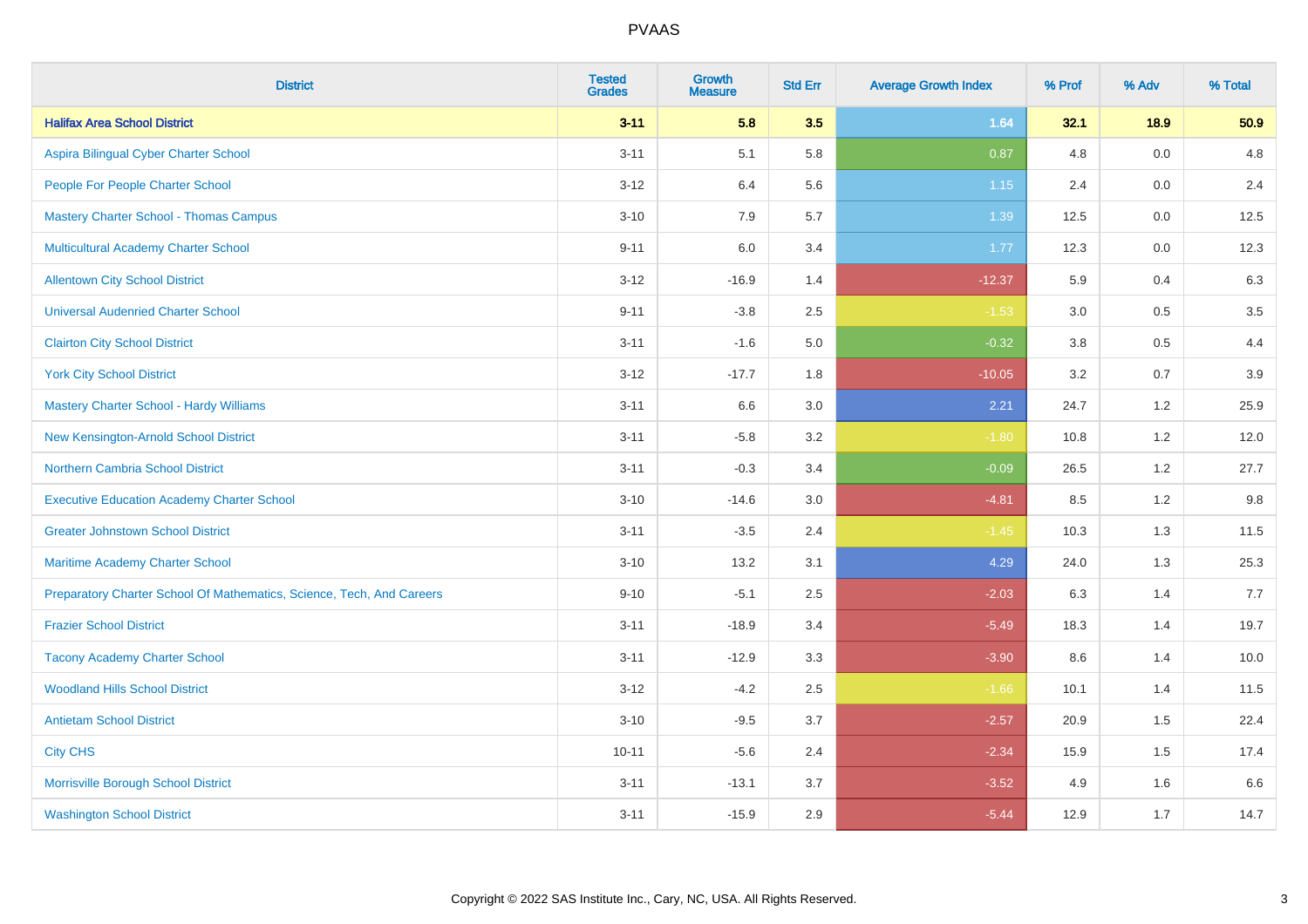| <b>District</b>                                  | <b>Tested</b><br><b>Grades</b> | <b>Growth</b><br><b>Measure</b> | <b>Std Err</b> | <b>Average Growth Index</b> | % Prof | % Adv | % Total |
|--------------------------------------------------|--------------------------------|---------------------------------|----------------|-----------------------------|--------|-------|---------|
| <b>Halifax Area School District</b>              | $3 - 11$                       | 5.8                             | 3.5            | 1.64                        | 32.1   | 18.9  | 50.9    |
| <b>Columbia Borough School District</b>          | $3 - 12$                       | $-1.1$                          | 3.6            | $-0.31$                     | 17.2   | 1.7   | 19.0    |
| Dr Robert Ketterer Charter School Inc            | $6 - 12$                       | 7.1                             | 4.3            | 1.66                        | 7.3    | 1.7   | 9.0     |
| <b>Belmont Charter School</b>                    | $3 - 10$                       | 2.2                             | 3.4            | 0.64                        | 5.3    | 1.8   | $7.0\,$ |
| <b>Norristown Area School District</b>           | $3 - 12$                       | $-25.4$                         | 1.7            | $-15.35$                    | 10.6   | 1.8   | 12.4    |
| <b>York Academy Regional Charter School</b>      | $3 - 11$                       | $-2.3$                          | 4.4            | $-0.52$                     | 23.5   | 2.0   | 25.5    |
| <b>New Castle Area School District</b>           | $3 - 12$                       | $-13.6$                         | 2.3            | $-5.99$                     | 17.6   | 2.0   | 19.5    |
| <b>Harrisburg City School District</b>           | $3 - 11$                       | $-0.2$                          | 2.0            | $-0.11$                     | 6.0    | 2.0   | 8.0     |
| <b>Lincoln Leadership Academy Charter School</b> | $3 - 12$                       | $-7.4$                          | 3.7            | $-1.99$                     | 6.4    | 2.1   | 8.5     |
| <b>Rochester Area School District</b>            | $3 - 11$                       | $-5.7$                          | 3.9            | $-1.45$                     | 14.9   | 2.1   | 17.0    |
| <b>Carbon Career &amp; Technical Institute</b>   | $9 - 11$                       | $-9.3$                          | 3.2            | $-2.92$                     | 19.6   | 2.2   | 21.7    |
| South Allegheny School District                  | $3 - 11$                       | $-0.9$                          | 3.1            | $-0.30$                     | 23.8   | 2.5   | 26.2    |
| Community Academy Of Philadelphia Charter School | $3 - 11$                       | 0.1                             | 2.6            | 0.06                        | 9.7    | 2.6   | 12.4    |
| <b>Burgettstown Area School District</b>         | $3 - 11$                       | $-11.2$                         | 3.2            | $-3.46$                     | 16.0   | 2.7   | 18.7    |
| Jefferson County-Dubois AVTS                     | $9 - 11$                       | $-11.7$                         | 3.1            | $-3.72$                     | 17.6   | 2.8   | 20.4    |
| <b>Achievement House Charter School</b>          | $7 - 11$                       | $-8.2$                          | 3.6            | $-2.28$                     | 16.7   | 2.8   | 19.4    |
| <b>Big Beaver Falls Area School District</b>     | $3 - 11$                       | $-17.9$                         | 2.8            | $-6.27$                     | 9.4    | 2.8   | 12.2    |
| <b>Carbondale Area School District</b>           | $3 - 10$                       | $-2.8$                          | 3.2            | $-0.87$                     | 27.5   | 2.9   | 30.4    |
| <b>Esperanza Cyber Charter School</b>            | $3 - 11$                       | 7.1                             | 6.1            | 1.15                        | 8.8    | 2.9   | 11.8    |
| <b>Hanover Area School District</b>              | $3 - 11$                       | $-14.7$                         | 4.7            | $-3.13$                     | 12.1   | 3.0   | 15.2    |
| <b>Tussey Mountain School District</b>           | $3 - 12$                       | $-13.0$                         | 3.3            | $-3.93$                     | 11.1   | 3.2   | 14.3    |
| <b>Cornell School District</b>                   | $3 - 11$                       | $-5.5$                          | 4.6            | $-1.20$                     | 11.3   | 3.2   | 14.5    |
| Propel Charter School - Braddock Hills           | $3 - 11$                       | $-2.1$                          | 3.3            | $-0.63$                     | 4.8    | 3.2   | 8.1     |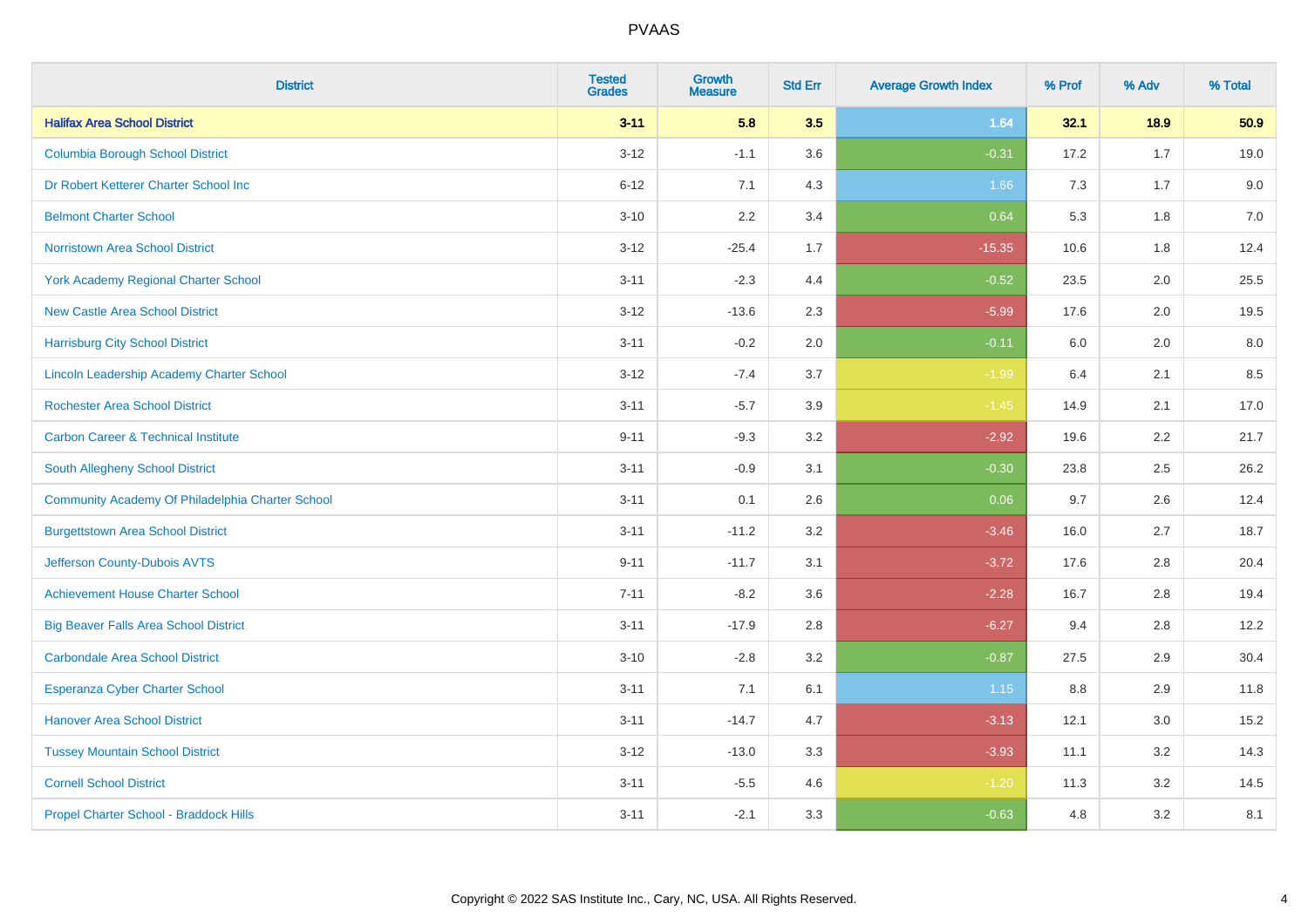| <b>District</b>                                   | <b>Tested</b><br><b>Grades</b> | <b>Growth</b><br><b>Measure</b> | <b>Std Err</b> | <b>Average Growth Index</b> | % Prof | % Adv   | % Total |
|---------------------------------------------------|--------------------------------|---------------------------------|----------------|-----------------------------|--------|---------|---------|
| <b>Halifax Area School District</b>               | $3 - 11$                       | 5.8                             | 3.5            | 1.64                        | 32.1   | 18.9    | 50.9    |
| <b>Columbia-Montour AVTS</b>                      | $9 - 10$                       | $-7.1$                          | 2.8            | $-2.52$                     | 19.5   | $3.2\,$ | 22.7    |
| <b>Coatesville Area School District</b>           | $3 - 11$                       | $-9.5$                          | 1.6            | $-5.81$                     | 12.8   | 3.3     | 16.2    |
| <b>Bristol Borough School District</b>            | $3 - 12$                       | $-5.9$                          | 2.9            | $-2.00$                     | 27.8   | 3.3     | 31.1    |
| <b>Southeast Delco School District</b>            | $3 - 10$                       | 3.9                             | 3.5            | 1.12                        | 18.6   | 3.4     | 22.0    |
| Mastery Charter School - Gratz Campus             | $7 - 10$                       | $-9.5$                          | 4.6            | $-2.09$                     | 0.0    | 3.4     | 3.4     |
| <b>Environmental Charter School At Frick Park</b> | $3-9$                          | $-6.2$                          | 3.7            | $-1.67$                     | 25.9   | 3.4     | 29.3    |
| Esperanza Academy Charter School                  | $4 - 11$                       | 2.1                             | 2.1            | 1.01                        | 14.2   | 3.6     | 17.8    |
| Mastery Charter School - Shoemaker Campus         | $7 - 10$                       | $-2.3$                          | 2.8            | $-0.81$                     | 10.1   | 3.7     | 13.8    |
| <b>Wilkes-Barre Area School District</b>          | $3 - 11$                       | $-12.4$                         | 2.4            | $-5.18$                     | 14.2   | 3.7     | 17.9    |
| <b>Turkeyfoot Valley Area School District</b>     | $3 - 12$                       | $-15.4$                         | 5.8            | $-2.66$                     | 3.8    | 3.8     | 7.6     |
| <b>Penns Manor Area School District</b>           | $3 - 12$                       | $-1.9$                          | 3.5            | $-0.55$                     | 24.2   | 3.8     | 28.0    |
| <b>Lancaster School District</b>                  | $3 - 12$                       | $-10.0$                         | 1.4            | $-7.22$                     | 9.0    | 3.9     | 12.8    |
| Philadelphia Academy Charter School               | $3 - 11$                       | $-14.7$                         | 2.7            | $-5.42$                     | 21.6   | 3.9     | 25.5    |
| <b>Western Beaver County School District</b>      | $3 - 11$                       | $-9.3$                          | 4.2            | $-2.20$                     | 45.1   | 3.9     | 49.0    |
| <b>West Mifflin Area School District</b>          | $3 - 12$                       | $-11.9$                         | 2.5            | $-4.77$                     | 15.9   | 4.0     | 19.9    |
| <b>York Co School Of Technology</b>               | $9 - 12$                       | $-10.9$                         | 1.6            | $-6.79$                     | 22.6   | 4.0     | 26.6    |
| <b>New Foundations Charter School</b>             | $3 - 11$                       | 0.6                             | 2.2            | 0.29                        | 22.4   | 4.0     | 26.4    |
| <b>Panther Valley School District</b>             | $3 - 12$                       | $-13.3$                         | 3.2            | $-4.10$                     | 31.5   | 4.1     | 35.6    |
| Jeannette City School District                    | $3 - 11$                       | $-0.7$                          | 3.4            | $-0.20$                     | 26.8   | 4.1     | 30.9    |
| <b>Mckeesport Area School District</b>            | $3 - 12$                       | 4.6                             | 2.2            | 2.14                        | 21.1   | 4.4     | 25.5    |
| <b>Mount Carmel Area School District</b>          | $3 - 11$                       | $-7.9$                          | 2.3            | $-3.38$                     | 18.2   | 4.4     | 22.6    |
| <b>Roberto Clemente Charter School</b>            | $3 - 12$                       | $-3.3$                          | 4.1            | $-0.79$                     | 22.7   | 4.6     | 27.3    |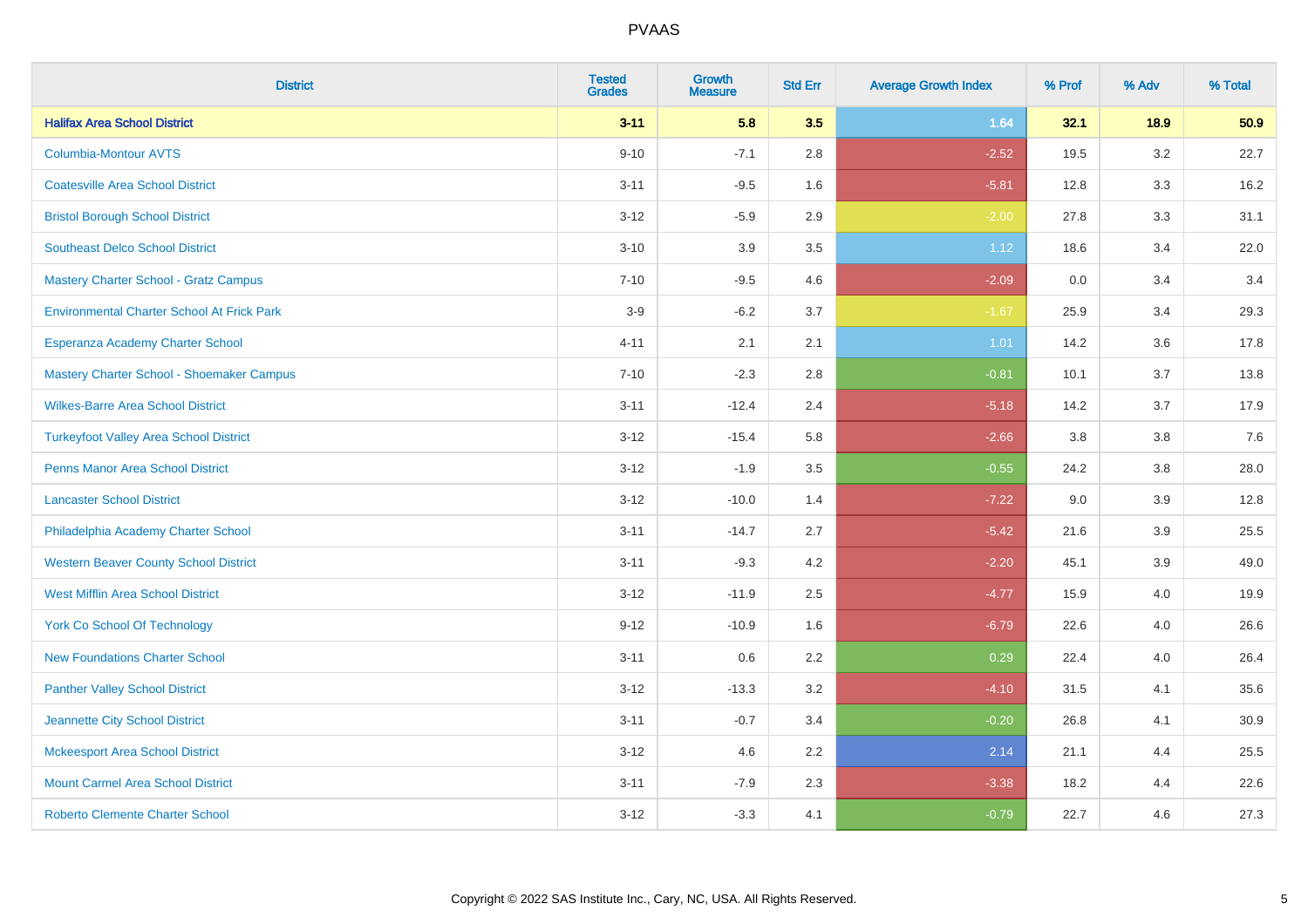| <b>District</b>                            | <b>Tested</b><br><b>Grades</b> | <b>Growth</b><br><b>Measure</b> | <b>Std Err</b> | <b>Average Growth Index</b> | % Prof | % Adv   | % Total |
|--------------------------------------------|--------------------------------|---------------------------------|----------------|-----------------------------|--------|---------|---------|
| <b>Halifax Area School District</b>        | $3 - 11$                       | 5.8                             | 3.5            | 1.64                        | 32.1   | 18.9    | 50.9    |
| Lehigh Career & Technical Institute        | $10 - 12$                      | $-0.7$                          | 6.3            | $-0.11$                     | 36.4   | 4.6     | 40.9    |
| <b>Greenville Area School District</b>     | $3 - 11$                       | $-13.2$                         | 3.0            | $-4.45$                     | 32.1   | 4.6     | 36.7    |
| <b>Bristol Township School District</b>    | $3 - 11$                       | $-7.4$                          | 1.4            | $-5.32$                     | 13.8   | 4.6     | 18.4    |
| <b>MaST Community Charter School II</b>    | $3 - 10$                       | 1.4                             | 3.0            | 0.45                        | 16.1   | 4.6     | 20.7    |
| <b>Bethlehem-Center School District</b>    | $3 - 10$                       | 2.1                             | 3.5            | 0.59                        | 32.3   | 4.6     | 36.9    |
| <b>Muhlenberg School District</b>          | $3 - 10$                       | $-17.8$                         | 1.9            | $-9.34$                     | 12.4   | 4.6     | 17.0    |
| Insight PA Cyber Charter School            | $3 - 11$                       | $-9.4$                          | 5.8            | $-1.62$                     | 25.6   | 4.6     | 30.2    |
| <b>Cameron County School District</b>      | $3 - 12$                       | $-5.0$                          | 4.4            | $-1.12$                     | 34.9   | 4.8     | 39.7    |
| <b>Susq-Cyber Charter School</b>           | $9 - 11$                       | $-3.2$                          | 5.8            | $-0.54$                     | 23.8   | 4.8     | 28.6    |
| <b>Northeast Bradford School District</b>  | $3 - 10$                       | $-5.0$                          | 3.7            | $-1.35$                     | 30.6   | 4.8     | 35.5    |
| Jamestown Area School District             | $3 - 11$                       | $-9.5$                          | 4.1            | $-2.33$                     | 41.5   | 4.9     | 46.3    |
| Southern Huntingdon County School District | $3 - 11$                       | $-5.9$                          | 3.4            | $-1.76$                     | 32.8   | 4.9     | 37.7    |
| <b>Leechburg Area School District</b>      | $3 - 11$                       | 7.0                             | 3.9            | 1.79                        | 37.7   | 4.9     | 42.6    |
| <b>Connellsville Area School District</b>  | $3 - 11$                       | $-5.3$                          | 2.0            | $-2.67$                     | 24.2   | 5.0     | 29.1    |
| <b>Sharon City School District</b>         | $3 - 11$                       | $-6.5$                          | 2.3            | $-2.79$                     | 13.1   | $5.0\,$ | 18.1    |
| <b>Moniteau School District</b>            | $3 - 11$                       | $-11.8$                         | 2.9            | $-4.07$                     | 22.6   | 5.0     | 27.6    |
| <b>Conemaugh Valley School District</b>    | $3 - 12$                       | $-6.3$                          | 4.1            | $-1.54$                     | 23.7   | 5.1     | 28.8    |
| <b>Williams Valley School District</b>     | $3 - 11$                       | 2.6                             | 3.7            | 0.69                        | 17.0   | 5.1     | 22.0    |
| <b>Carlynton School District</b>           | $3 - 11$                       | $-2.0$                          | 3.2            | $-0.62$                     | 27.9   | 5.2     | 33.1    |
| <b>Dunmore School District</b>             | $3 - 11$                       | $-12.2$                         | 2.7            | $-4.51$                     | 15.0   | 5.3     | 20.4    |
| Salisbury-Elk Lick School District         | $3 - 11$                       | $-8.4$                          | 5.8            | $-1.45$                     | 33.3   | 5.6     | 38.9    |
| Ambridge Area School District              | $3 - 12$                       | $-19.4$                         | 2.5            | $-7.64$                     | 23.2   | 5.6     | 28.9    |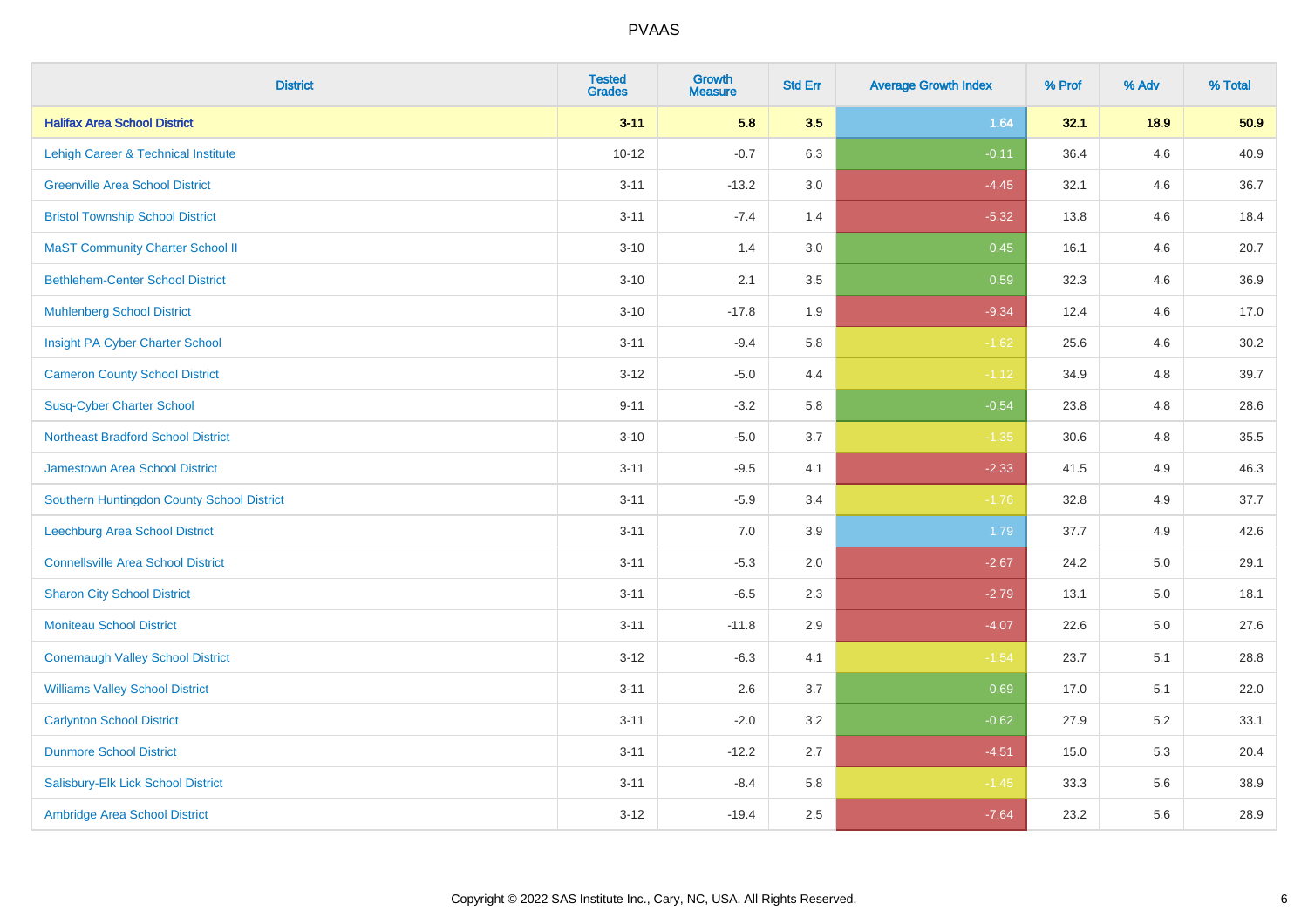| <b>District</b>                                | <b>Tested</b><br><b>Grades</b> | Growth<br><b>Measure</b> | <b>Std Err</b> | <b>Average Growth Index</b> | % Prof | % Adv | % Total |
|------------------------------------------------|--------------------------------|--------------------------|----------------|-----------------------------|--------|-------|---------|
| <b>Halifax Area School District</b>            | $3 - 11$                       | 5.8                      | 3.5            | 1.64                        | 32.1   | 18.9  | 50.9    |
| Lehigh Valley Charter High School For The Arts | $9 - 10$                       | $-11.8$                  | 2.5            | $-4.76$                     | 28.9   | 5.7   | 34.6    |
| <b>Ligonier Valley School District</b>         | $3 - 11$                       | $-10.8$                  | 3.1            | $-3.43$                     | 34.1   | 5.8   | 39.9    |
| Meyersdale Area School District                | $3 - 11$                       | $-16.1$                  | 3.3            | $-4.94$                     | 20.3   | 5.8   | 26.1    |
| <b>Mount Union Area School District</b>        | $3 - 10$                       | $-2.5$                   | 2.8            | $-0.89$                     | 19.8   | 5.8   | 25.6    |
| <b>Mcguffey School District</b>                | $3 - 11$                       | $-12.1$                  | 3.0            | $-4.06$                     | 12.8   | 5.9   | 18.6    |
| <b>Commodore Perry School District</b>         | $3 - 11$                       | $-10.4$                  | 4.5            | $-2.30$                     | 29.4   | 5.9   | 35.3    |
| <b>Franklin Area School District</b>           | $3 - 11$                       | $-3.7$                   | 2.6            | $-1.43$                     | 30.5   | 5.9   | 36.4    |
| <b>Reading School District</b>                 | $3 - 11$                       | 4.3                      | 1.2            | 3.71                        | 16.8   | 6.0   | 22.8    |
| Jim Thorpe Area School District                | $3 - 11$                       | $-10.9$                  | 2.4            | $-4.48$                     | 19.5   | 6.0   | 25.5    |
| <b>Fairfield Area School District</b>          | $3 - 11$                       | $-0.5$                   | 3.6            | $-0.13$                     | 43.9   | 6.1   | 50.0    |
| <b>Derry Area School District</b>              | $3 - 11$                       | $-11.8$                  | 2.6            | $-4.53$                     | 34.8   | 6.1   | 40.9    |
| Jefferson-Morgan School District               | $3 - 10$                       | $-12.0$                  | 3.9            | $-3.09$                     | 28.6   | 6.1   | 34.7    |
| Pennsylvania Distance Learning Charter School  | $3 - 12$                       | 6.8                      | 3.4            | 1.99                        | 19.8   | 6.2   | 25.9    |
| <b>Hanover Public School District</b>          | $3 - 11$                       | $-12.4$                  | 2.7            | $-4.50$                     | 22.7   | 6.2   | 28.9    |
| <b>Pottstown School District</b>               | $3 - 12$                       | 2.0                      | 2.2            | 0.88                        | 19.4   | 6.2   | 25.6    |
| <b>Lebanon School District</b>                 | $3 - 11$                       | $-1.2$                   | 1.9            | $-0.63$                     | 15.2   | 6.4   | 21.6    |
| <b>Interboro School District</b>               | $3 - 12$                       | $-8.4$                   | 2.0            | $-4.27$                     | 27.6   | 6.4   | 34.1    |
| Philadelphia City School District              | $3 - 12$                       | $-7.8$                   | 0.6            | $-13.43$                    | 16.4   | 6.5   | 22.9    |
| <b>Pittsburgh School District</b>              | $3 - 11$                       | $-13.0$                  | 1.1            | $-12.25$                    | 16.1   | 6.5   | 22.6    |
| <b>Fannett-Metal School District</b>           | $3 - 11$                       | $-22.3$                  | 4.8            | $-4.65$                     | 16.4   | 6.6   | 23.0    |
| <b>Chartiers-Houston School District</b>       | $3 - 10$                       | $-16.5$                  | 3.5            | $-4.79$                     | 26.3   | 6.6   | 32.9    |
| <b>Erie City School District</b>               | $3 - 12$                       | $-4.5$                   | 1.4            | $-3.09$                     | 13.4   | 6.7   | 20.1    |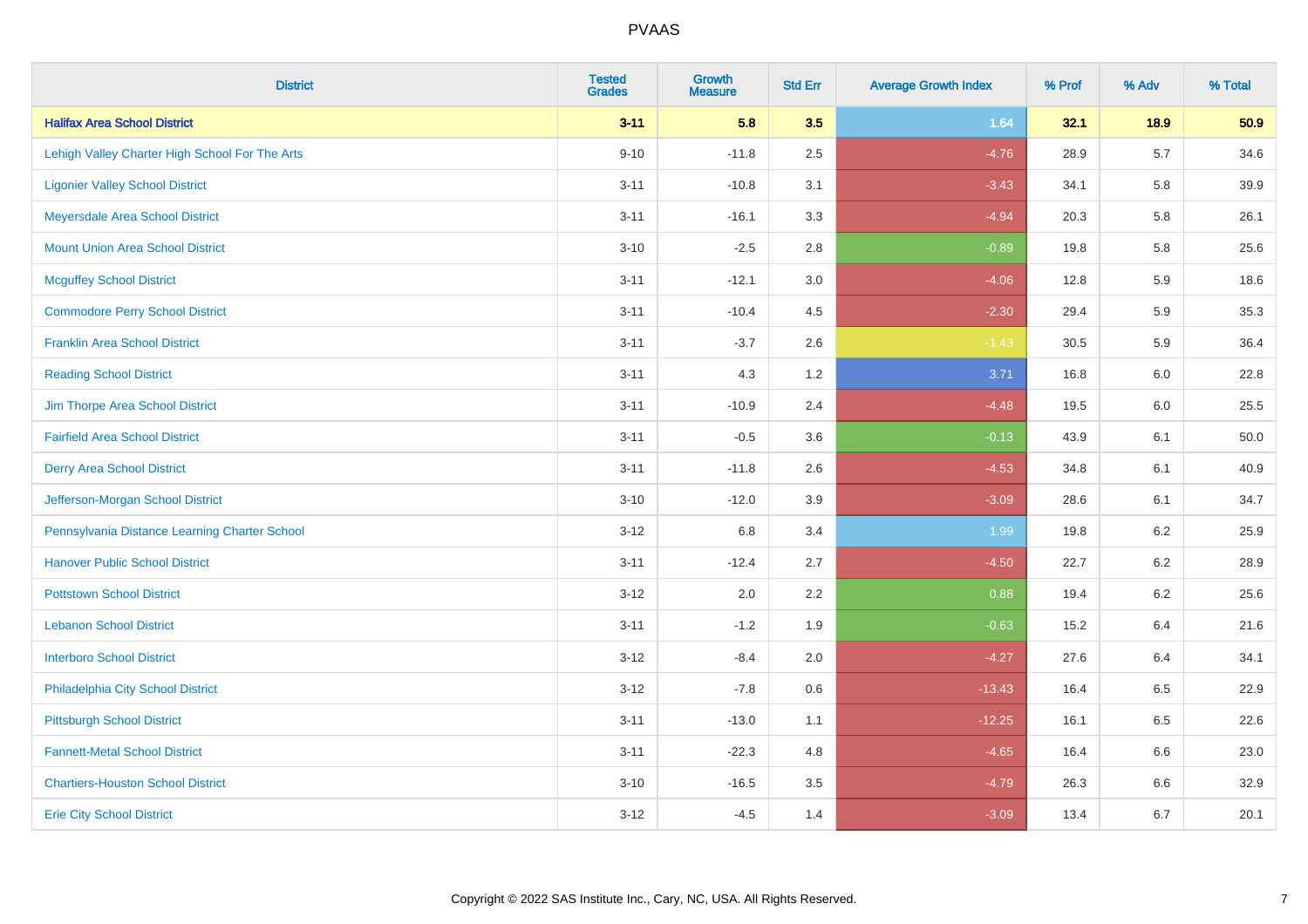| <b>District</b>                               | <b>Tested</b><br><b>Grades</b> | <b>Growth</b><br><b>Measure</b> | <b>Std Err</b> | <b>Average Growth Index</b> | % Prof | % Adv | % Total |
|-----------------------------------------------|--------------------------------|---------------------------------|----------------|-----------------------------|--------|-------|---------|
| <b>Halifax Area School District</b>           | $3 - 11$                       | 5.8                             | 3.5            | 1.64                        | 32.1   | 18.9  | 50.9    |
| <b>Northern Lebanon School District</b>       | $3 - 11$                       | $-0.7$                          | 2.3            | $-0.29$                     | 18.8   | 6.8   | 25.6    |
| <b>Northgate School District</b>              | $3 - 11$                       | $-3.0$                          | 3.4            | $-0.85$                     | 35.6   | 6.8   | 42.4    |
| <b>Titusville Area School District</b>        | $3 - 11$                       | $-5.0$                          | 2.5            | $-1.98$                     | 26.5   | 6.8   | 33.3    |
| <b>Tidioute Community Charter School</b>      | $3 - 11$                       | 0.8                             | 4.4            | 0.19                        | 18.1   | 6.9   | 25.0    |
| <b>Penn Hills School District</b>             | $3 - 11$                       | 0.0                             | 2.4            | 0.02                        | 18.4   | 7.1   | 25.6    |
| Hope For Hyndman Charter School               | $3 - 11$                       | 5.1                             | 5.8            | 0.88                        | 14.3   | 7.1   | 21.4    |
| <b>William Penn School District</b>           | $3 - 12$                       | 7.0                             | 1.9            | 3.61                        | 14.0   | 7.2   | 21.3    |
| <b>Avella Area School District</b>            | $3 - 12$                       | 1.6                             | 4.7            | 0.34                        | 34.8   | 7.2   | 42.0    |
| <b>Uniontown Area School District</b>         | $3 - 11$                       | $-2.8$                          | 3.1            | $-0.91$                     | 31.7   | 7.3   | 39.0    |
| <b>East Allegheny School District</b>         | $3 - 11$                       | $-6.4$                          | 3.0            | $-2.11$                     | 21.0   | 7.4   | 28.4    |
| <b>Central Cambria School District</b>        | $3 - 11$                       | $-12.7$                         | 2.3            | $-5.61$                     | 19.4   | 7.4   | 26.9    |
| <b>Scranton School District</b>               | $3 - 12$                       | $-10.1$                         | 2.5            | $-4.04$                     | 20.0   | 7.7   | 27.7    |
| Lehigh Valley Academy Regional Charter School | $3 - 11$                       | $-5.9$                          | 3.0            | $-1.98$                     | 20.0   | 7.7   | 27.7    |
| <b>Blacklick Valley School District</b>       | $3 - 11$                       | $-0.9$                          | 3.9            | $-0.23$                     | 7.7    | 7.7   | 15.4    |
| <b>Sullivan County School District</b>        | $3 - 10$                       | 2.5                             | 4.3            | 0.58                        | 43.6   | 7.7   | 51.3    |
| <b>Governor Mifflin School District</b>       | $3 - 11$                       | $-4.4$                          | 1.6            | $-2.69$                     | 30.3   | 7.7   | 38.0    |
| <b>Riverview School District</b>              | $3 - 11$                       | $-13.0$                         | 4.0            | $-3.29$                     | 43.1   | 7.8   | 51.0    |
| <b>Pottsville Area School District</b>        | $3 - 12$                       | $-4.9$                          | 2.1            | $-2.36$                     | 21.8   | 7.9   | 29.6    |
| <b>Ferndale Area School District</b>          | $3 - 10$                       | $-1.1$                          | 4.1            | $-0.27$                     | 21.0   | 7.9   | 29.0    |
| <b>Mid Valley School District</b>             | $3 - 10$                       | $-11.1$                         | 2.7            | $-4.07$                     | 28.3   | 8.1   | 36.4    |
| Pennsylvania Cyber Charter School             | $3 - 11$                       | 0.6                             | 1.5            | 0.37                        | 20.8   | 8.1   | 28.9    |
| <b>Forest City Regional School District</b>   | $3 - 12$                       | $-1.2$                          | 3.6            | $-0.33$                     | 26.5   | 8.2   | 34.7    |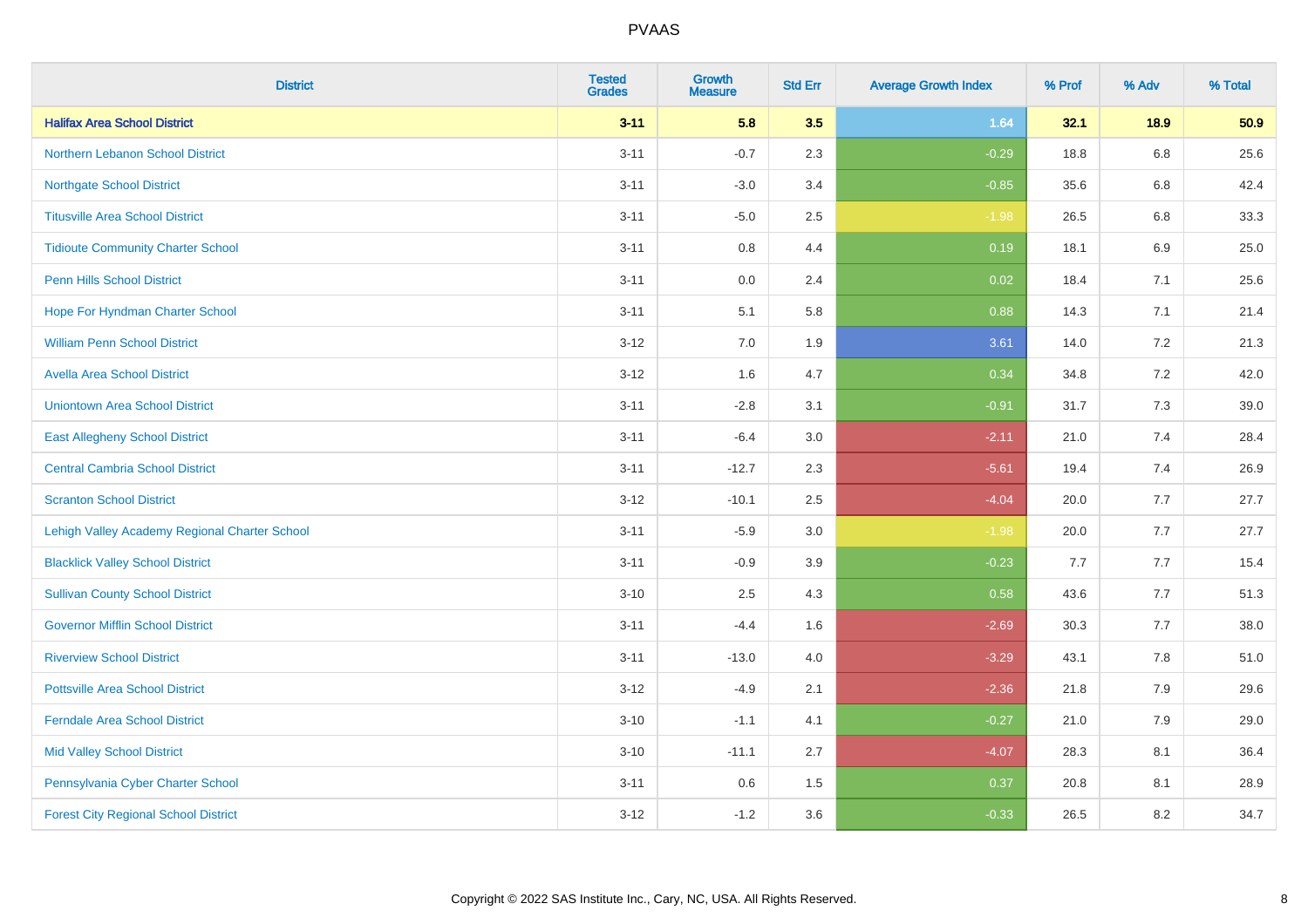| <b>District</b>                                    | <b>Tested</b><br><b>Grades</b> | <b>Growth</b><br><b>Measure</b> | <b>Std Err</b> | <b>Average Growth Index</b> | % Prof | % Adv   | % Total |
|----------------------------------------------------|--------------------------------|---------------------------------|----------------|-----------------------------|--------|---------|---------|
| <b>Halifax Area School District</b>                | $3 - 11$                       | 5.8                             | 3.5            | 1.64                        | 32.1   | 18.9    | 50.9    |
| <b>Blairsville-Saltsburg School District</b>       | $3 - 11$                       | $-7.5$                          | 2.8            | $-2.67$                     | 20.1   | $8.2\,$ | 28.3    |
| <b>East Lycoming School District</b>               | $3 - 11$                       | $-10.9$                         | 2.1            | $-5.08$                     | 22.5   | 8.2     | 30.8    |
| <b>Cheltenham School District</b>                  | $3 - 11$                       | $-17.6$                         | 2.0            | $-8.74$                     | 24.4   | 8.3     | 32.6    |
| <b>Freedom Area School District</b>                | $3 - 11$                       | $-6.3$                          | 3.1            | $-2.04$                     | 22.9   | 8.4     | 31.3    |
| <b>Brownsville Area School District</b>            | $3 - 12$                       | 3.9                             | 3.8            | 1.04                        | 22.0   | 8.5     | 30.5    |
| <b>Mahanoy Area School District</b>                | $3 - 10$                       | $-3.4$                          | 3.1            | $-1.07$                     | 21.4   | 8.6     | 30.0    |
| <b>Mount Pleasant Area School District</b>         | $3 - 11$                       | $-5.4$                          | 2.3            | $-2.37$                     | 33.3   | 8.7     | 42.0    |
| <b>Ellwood City Area School District</b>           | $3 - 11$                       | $-12.5$                         | 3.1            | $-4.00$                     | 26.7   | 8.7     | 35.4    |
| <b>Central Dauphin School District</b>             | $3 - 11$                       | $-5.2$                          | 1.2            | $-4.24$                     | 29.3   | 8.7     | 38.0    |
| <b>Corry Area School District</b>                  | $3 - 11$                       | $-6.8$                          | 2.3            | $-3.01$                     | 24.0   | 8.8     | 32.8    |
| <b>Susquehanna Community School District</b>       | $3 - 11$                       | $-4.5$                          | 3.8            | $-1.19$                     | 31.9   | 8.8     | 40.7    |
| <b>Yough School District</b>                       | $3 - 10$                       | $-6.2$                          | 2.7            | $-2.27$                     | 28.9   | $8.8\,$ | 37.7    |
| <b>Westinghouse Arts Academy Charter School</b>    | $9 - 10$                       | $-6.0$                          | 3.3            | $-1.81$                     | 20.2   | 8.9     | 29.1    |
| <b>Lincoln Park Performing Arts Charter School</b> | $7 - 11$                       | $-14.9$                         | 2.7            | $-5.45$                     | 39.3   | 8.9     | 48.2    |
| <b>Greater Nanticoke Area School District</b>      | $3 - 12$                       | $-6.8$                          | 2.6            | $-2.58$                     | 15.2   | $8.9\,$ | 24.1    |
| <b>Weatherly Area School District</b>              | $3 - 11$                       | $-5.8$                          | 4.0            | $-1.44$                     | 32.1   | 8.9     | 41.1    |
| <b>Hazleton Area School District</b>               | $3 - 11$                       | 6.0                             | 1.6            | 3.85                        | 20.5   | 9.0     | 29.5    |
| <b>Purchase Line School District</b>               | $3 - 12$                       | 4.3                             | 3.3            | 1.30                        | 32.3   | 9.0     | 41.4    |
| <b>Reynolds School District</b>                    | $3 - 10$                       | $-3.0$                          | 3.5            | $-0.87$                     | 27.3   | 9.1     | 36.4    |
| <b>Wyoming Valley West School District</b>         | $3 - 11$                       | $-5.5$                          | 2.3            | $-2.38$                     | 22.2   | 9.2     | 31.4    |
| <b>Blue Ridge School District</b>                  | $3 - 11$                       | 8.3                             | 3.7            | 2.24                        | 29.6   | 9.3     | 38.9    |
| <b>Glendale School District</b>                    | $3 - 10$                       | 7.9                             | 3.5            | 2.25                        | 42.6   | 9.3     | 51.8    |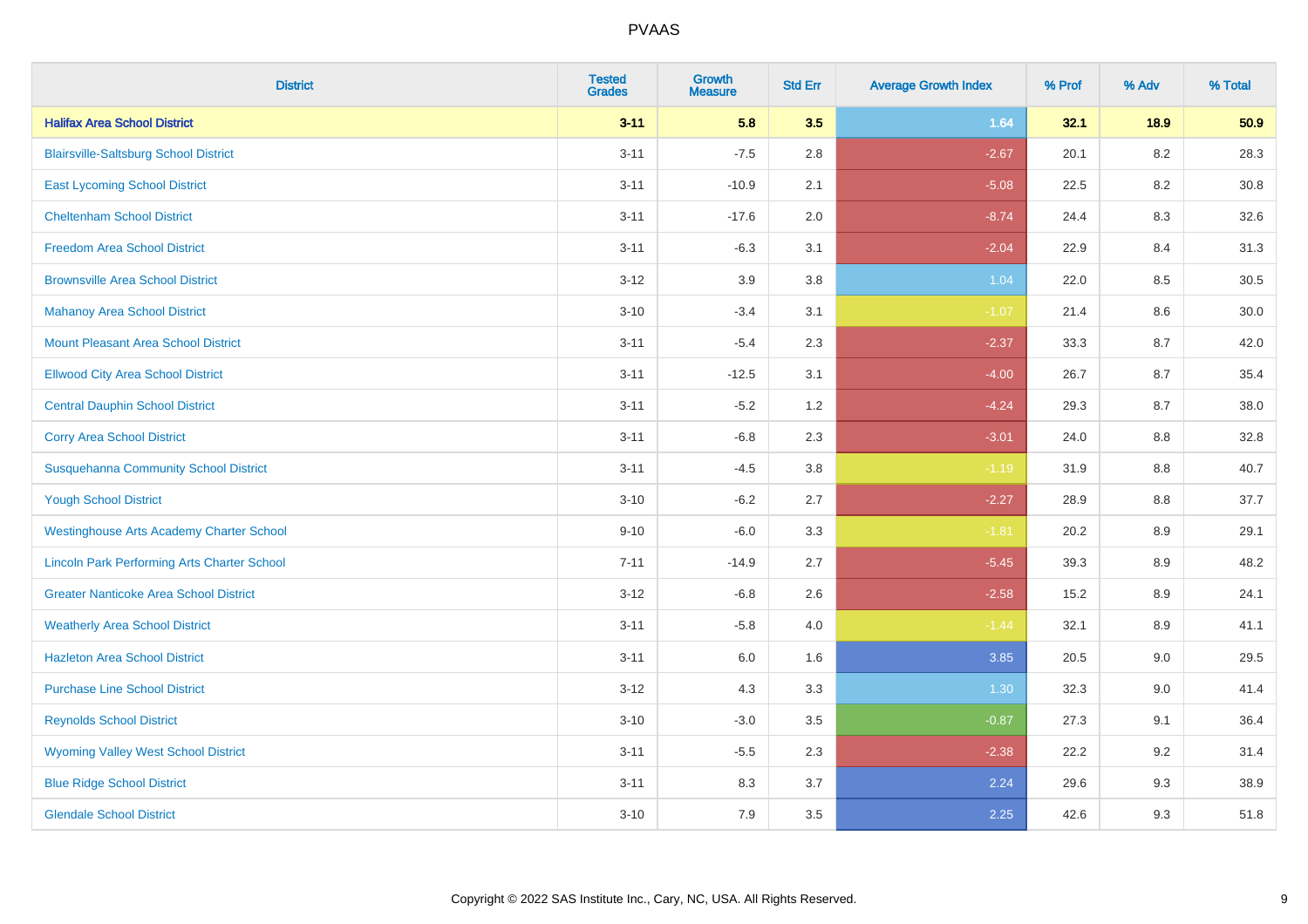| <b>District</b>                            | <b>Tested</b><br><b>Grades</b> | Growth<br><b>Measure</b> | <b>Std Err</b> | <b>Average Growth Index</b> | % Prof | % Adv | % Total  |
|--------------------------------------------|--------------------------------|--------------------------|----------------|-----------------------------|--------|-------|----------|
| <b>Halifax Area School District</b>        | $3 - 11$                       | 5.8                      | 3.5            | 1.64                        | 32.1   | 18.9  | 50.9     |
| Juniata Valley School District             | $3 - 11$                       | 1.6                      | 3.2            | 0.51                        | 23.1   | 9.4   | 32.5     |
| <b>Apollo-Ridge School District</b>        | $3 - 12$                       | 9.5                      | 3.0            | 3.23                        | 34.0   | 9.4   | 43.4     |
| <b>Tri-Valley School District</b>          | $3 - 10$                       | $-2.7$                   | 3.9            | $-0.69$                     | 31.0   | 9.5   | 40.5     |
| <b>Carmichaels Area School District</b>    | $3 - 10$                       | $-7.0$                   | 3.1            | $-2.30$                     | 17.8   | 9.6   | 27.4     |
| <b>Wyoming Area School District</b>        | $3 - 10$                       | $-5.5$                   | 2.5            | $-2.21$                     | 32.0   | 9.6   | 41.6     |
| <b>West Middlesex Area School District</b> | $3 - 10$                       | $-7.4$                   | 3.5            | $-2.11$                     | 32.0   | 9.6   | 41.6     |
| <b>Minersville Area School District</b>    | $3 - 11$                       | $-2.9$                   | 3.4            | $-0.86$                     | 27.4   | 9.7   | 37.1     |
| <b>Southeastern Greene School District</b> | $3 - 10$                       | $-2.3$                   | 4.4            | $-0.53$                     | 29.0   | 9.7   | 38.7     |
| <b>Warren County School District</b>       | $3 - 11$                       | $-0.1$                   | 1.6            | $-0.06$                     | 26.7   | 9.7   | 36.4     |
| <b>Cranberry Area School District</b>      | $3 - 12$                       | $-0.9$                   | 3.1            | $-0.29$                     | 25.5   | 9.7   | 35.2     |
| <b>Conneaut School District</b>            | $3 - 12$                       | $-2.3$                   | 2.6            | $-0.91$                     | 27.4   | 9.7   | 37.1     |
| <b>Central Fulton School District</b>      | $3 - 11$                       | $-13.3$                  | $3.2\,$        | $-4.20$                     | 18.1   | 9.7   | 27.8     |
| <b>Shamokin Area School District</b>       | $3 - 11$                       | $-2.6$                   | 2.5            | $-1.06$                     | 19.6   | 9.8   | 29.3     |
| <b>Trinity Area School District</b>        | $3 - 11$                       | $-8.7$                   | 1.8            | $-4.87$                     | 20.9   | 9.8   | $30.8\,$ |
| <b>Deer Lakes School District</b>          | $3 - 11$                       | $-10.0$                  | 2.5            | $-4.02$                     | 27.7   | 9.9   | 37.6     |
| <b>Towanda Area School District</b>        | $3 - 11$                       | $-4.0$                   | 2.6            | $-1.52$                     | 24.8   | 9.9   | 34.8     |
| <b>Steel Valley School District</b>        | $3 - 11$                       | 11.1                     | 3.3            | 3.33                        | 34.8   | 10.1  | 44.9     |
| <b>Windber Area School District</b>        | $3 - 11$                       | $-11.9$                  | 3.0            | $-3.94$                     | 41.0   | 10.3  | 51.3     |
| <b>Forbes Road School District</b>         | $3 - 11$                       | $-11.5$                  | 4.7            | $-2.43$                     | 23.1   | 10.3  | 33.3     |
| <b>Pottsgrove School District</b>          | $3 - 11$                       | $-5.5$                   | 2.0            | $-2.78$                     | 28.6   | 10.3  | 38.8     |
| Southern Tioga School District             | $3 - 11$                       | $-0.1$                   | 2.8            | $-0.03$                     | 26.3   | 10.3  | 36.6     |
| <b>Forest Hills School District</b>        | $3 - 11$                       | 1.8                      | 2.5            | 0.71                        | 28.8   | 10.3  | 39.1     |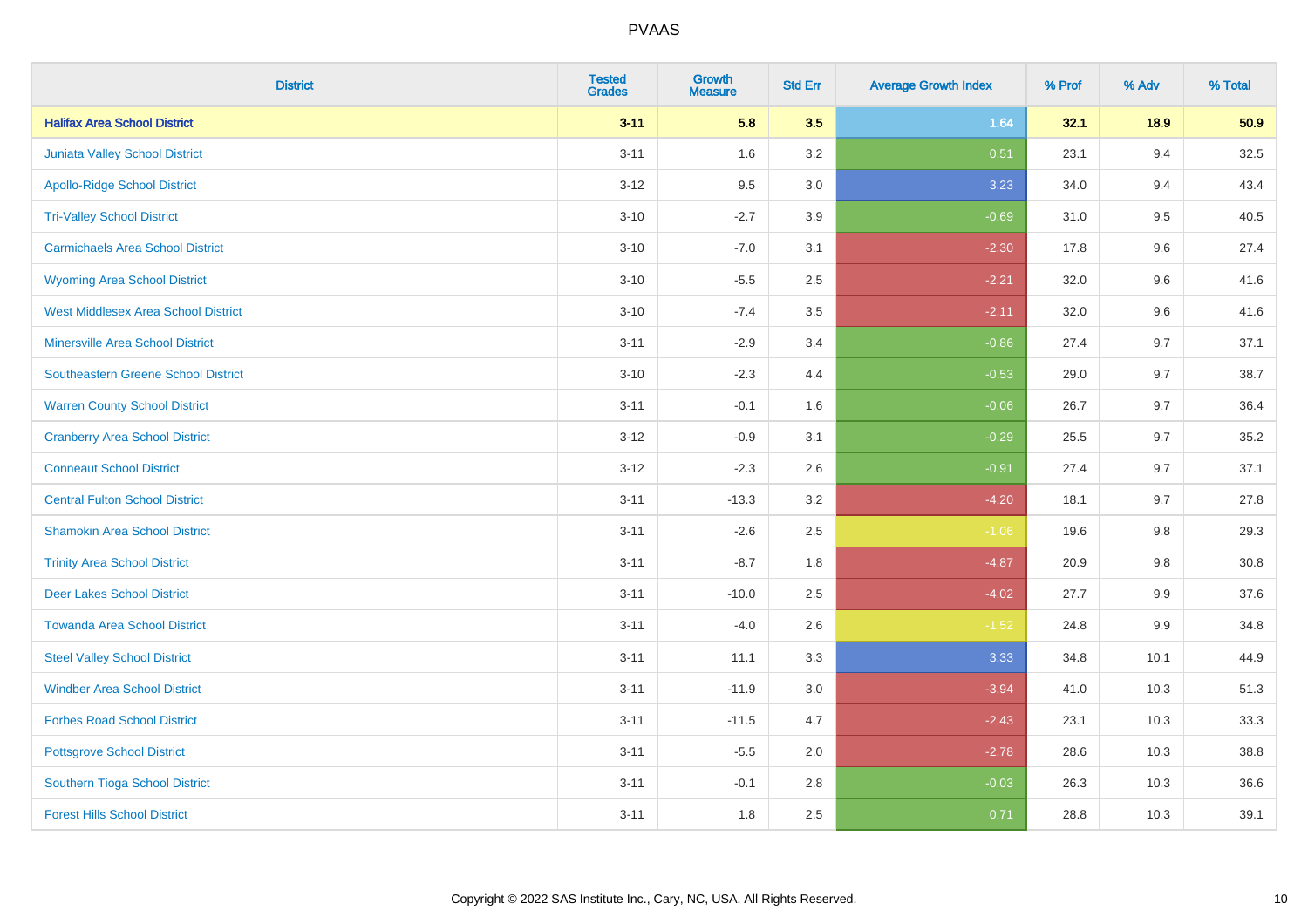| <b>District</b>                           | <b>Tested</b><br><b>Grades</b> | <b>Growth</b><br><b>Measure</b> | <b>Std Err</b> | <b>Average Growth Index</b> | % Prof | % Adv | % Total |
|-------------------------------------------|--------------------------------|---------------------------------|----------------|-----------------------------|--------|-------|---------|
| <b>Halifax Area School District</b>       | $3 - 11$                       | 5.8                             | 3.5            | 1.64                        | 32.1   | 18.9  | 50.9    |
| <b>Millersburg Area School District</b>   | $3 - 11$                       | $-6.6$                          | 3.4            | $-1.92$                     | 24.1   | 10.3  | 34.5    |
| <b>Pleasant Valley School District</b>    | $3 - 11$                       | $-3.3$                          | 1.8            | $-1.80$                     | 28.5   | 10.4  | 39.0    |
| <b>Bucks County Technical High School</b> | $9 - 10$                       | $-2.9$                          | 2.2            | $-1.29$                     | 27.7   | 10.4  | 38.2    |
| <b>Union School District</b>              | $3-12$                         | 2.5                             | 3.7            | 0.69                        | 17.9   | 10.4  | 28.4    |
| <b>Newport School District</b>            | $3 - 12$                       | 3.8                             | 3.3            | 1.17                        | 38.8   | 10.4  | 49.2    |
| <b>Highlands School District</b>          | $3 - 11$                       | $-1.3$                          | 2.3            | $-0.55$                     | 32.6   | 10.5  | 43.0    |
| <b>Williamsport Area School District</b>  | $3 - 11$                       | $-11.7$                         | 1.4            | $-8.29$                     | 18.2   | 10.5  | 28.7    |
| <b>Monessen City School District</b>      | $3 - 10$                       | $-3.9$                          | 5.6            | $-0.69$                     | 21.0   | 10.5  | 31.6    |
| <b>Otto-Eldred School District</b>        | $3 - 11$                       | $-0.5$                          | 3.5            | $-0.13$                     | 35.8   | 10.5  | 46.3    |
| <b>Mohawk Area School District</b>        | $3 - 11$                       | $-10.5$                         | 2.8            | $-3.75$                     | 35.1   | 10.6  | 45.7    |
| <b>Redbank Valley School District</b>     | $3 - 11$                       | $-7.5$                          | 3.1            | $-2.41$                     | 12.4   | 10.6  | 23.1    |
| <b>Ridley School District</b>             | $3 - 12$                       | 0.3                             | 1.6            | 0.21                        | 32.0   | 10.7  | 42.6    |
| <b>Bensalem Township School District</b>  | $3 - 11$                       | $1.0\,$                         | 1.6            | 0.63                        | 24.3   | 10.7  | 34.9    |
| <b>West York Area School District</b>     | $3 - 12$                       | $-9.8$                          | 2.7            | $-3.57$                     | 21.9   | 10.9  | 32.8    |
| <b>Union City Area School District</b>    | $3 - 12$                       | $-8.7$                          | 3.3            | $-2.59$                     | 29.7   | 10.9  | 40.6    |
| <b>Chestnut Ridge School District</b>     | $3 - 12$                       | 4.0                             | 2.9            | 1.38                        | 33.2   | 11.0  | 44.2    |
| <b>Butler Area School District</b>        | $3 - 11$                       | $-14.1$                         | 1.5            | $-9.60$                     | 26.4   | 11.1  | 37.5    |
| <b>Dauphin County Technical School</b>    | $9 - 11$                       | $-3.9$                          | 2.3            | $-1.67$                     | 18.3   | 11.1  | 29.3    |
| <b>Keystone Oaks School District</b>      | $3 - 11$                       | $-7.2$                          | 2.3            | $-3.14$                     | 30.0   | 11.1  | 41.0    |
| <b>New Brighton Area School District</b>  | $3 - 11$                       | $-2.1$                          | 3.2            | $-0.65$                     | 31.5   | 11.1  | 42.6    |
| <b>Marion Center Area School District</b> | $3 - 10$                       | $0.8\,$                         | 2.9            | 0.27                        | 23.3   | 11.1  | 34.4    |
| <b>Northern Potter School District</b>    | $3-12$                         | 6.8                             | 4.6            | 1.48                        | 30.6   | 11.1  | 41.7    |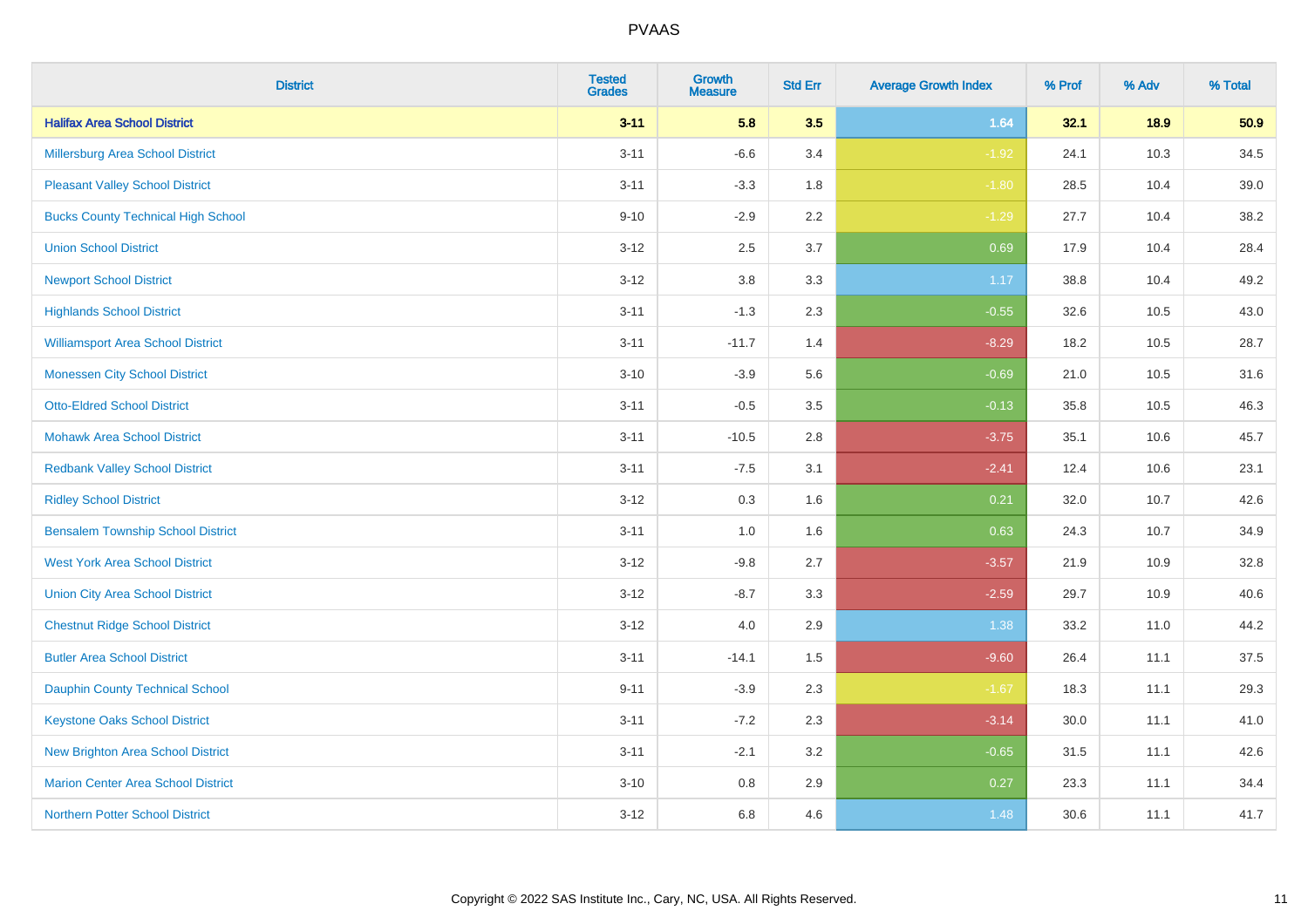| <b>District</b>                               | <b>Tested</b><br><b>Grades</b> | <b>Growth</b><br><b>Measure</b> | <b>Std Err</b> | <b>Average Growth Index</b> | % Prof | % Adv | % Total |
|-----------------------------------------------|--------------------------------|---------------------------------|----------------|-----------------------------|--------|-------|---------|
| <b>Halifax Area School District</b>           | $3 - 11$                       | 5.8                             | 3.5            | 1.64                        | 32.1   | 18.9  | 50.9    |
| Catasauqua Area School District               | $3 - 12$                       | $-7.3$                          | 2.8            | $-2.58$                     | 27.1   | 11.2  | 38.3    |
| <b>Milton Area School District</b>            | $3 - 11$                       | $-10.1$                         | 2.5            | $-4.04$                     | 23.0   | 11.3  | 34.2    |
| <b>Bethlehem Area School District</b>         | $3 - 11$                       | $-4.5$                          | 1.1            | $-3.91$                     | 20.4   | 11.3  | 31.7    |
| <b>Port Allegany School District</b>          | $3 - 11$                       | 6.5                             | 3.7            | 1.74                        | 26.4   | 11.3  | 37.7    |
| <b>Allegheny Valley School District</b>       | $3 - 11$                       | $-1.9$                          | 3.9            | $-0.48$                     | 31.8   | 11.4  | 43.2    |
| <b>Millville Area School District</b>         | $3 - 12$                       | $-5.6$                          | 4.4            | $-1.26$                     | 31.4   | 11.4  | 42.9    |
| <b>Berwick Area School District</b>           | $3 - 11$                       | $-6.9$                          | 2.4            | $-2.84$                     | 22.3   | 11.5  | 33.8    |
| <b>Eastern Lebanon County School District</b> | $3 - 11$                       | 4.0                             | 2.1            | 1.89                        | 23.5   | 11.5  | 35.0    |
| <b>Montgomery Area School District</b>        | $3 - 11$                       | $-5.8$                          | 3.2            | $-1.83$                     | 25.0   | 11.5  | 36.5    |
| Schuylkill Haven Area School District         | $3 - 11$                       | $-5.3$                          | 2.7            | $-1.96$                     | 22.2   | 11.6  | 33.8    |
| <b>Elk Lake School District</b>               | $3 - 11$                       | $-6.1$                          | 2.9            | $-2.12$                     | 26.3   | 11.6  | 37.9    |
| <b>Farrell Area School District</b>           | $3 - 11$                       | $-1.9$                          | 4.2            | $-0.44$                     | 9.3    | 11.6  | 20.9    |
| South Williamsport Area School District       | $3 - 10$                       | 0.9                             | 3.1            | 0.31                        | 38.4   | 11.6  | 50.0    |
| <b>North Schuylkill School District</b>       | $3 - 11$                       | $-4.7$                          | 2.2            | $-2.16$                     | 20.2   | 11.7  | 31.9    |
| <b>Upper Darby School District</b>            | $3 - 12$                       | 11.2                            | 1.4            | 8.28                        | 23.8   | 11.8  | 35.6    |
| <b>Mercer Area School District</b>            | $3 - 11$                       | $2.2\,$                         | 3.1            | 0.70                        | 24.4   | 11.8  | 36.2    |
| Johnsonburg Area School District              | $3 - 11$                       | 5.0                             | 3.9            | 1.27                        | 35.5   | 11.8  | 47.4    |
| <b>West Greene School District</b>            | $3 - 11$                       | $-8.1$                          | 3.9            | $-2.08$                     | 31.0   | 11.9  | 42.9    |
| <b>Union Area School District</b>             | $3 - 11$                       | $-6.5$                          | 3.8            | $-1.70$                     | 30.6   | 12.2  | 42.9    |
| <b>Lakeview School District</b>               | $3 - 11$                       | $-1.9$                          | 3.5            | $-0.53$                     | 41.5   | 12.3  | 53.8    |
| <b>Athens Area School District</b>            | $3 - 11$                       | 2.6                             | 2.3            | 1.11                        | 34.9   | 12.3  | 47.3    |
| <b>Wattsburg Area School District</b>         | $3 - 11$                       | 1.0                             | 2.7            | 0.36                        | 20.4   | 12.4  | 32.7    |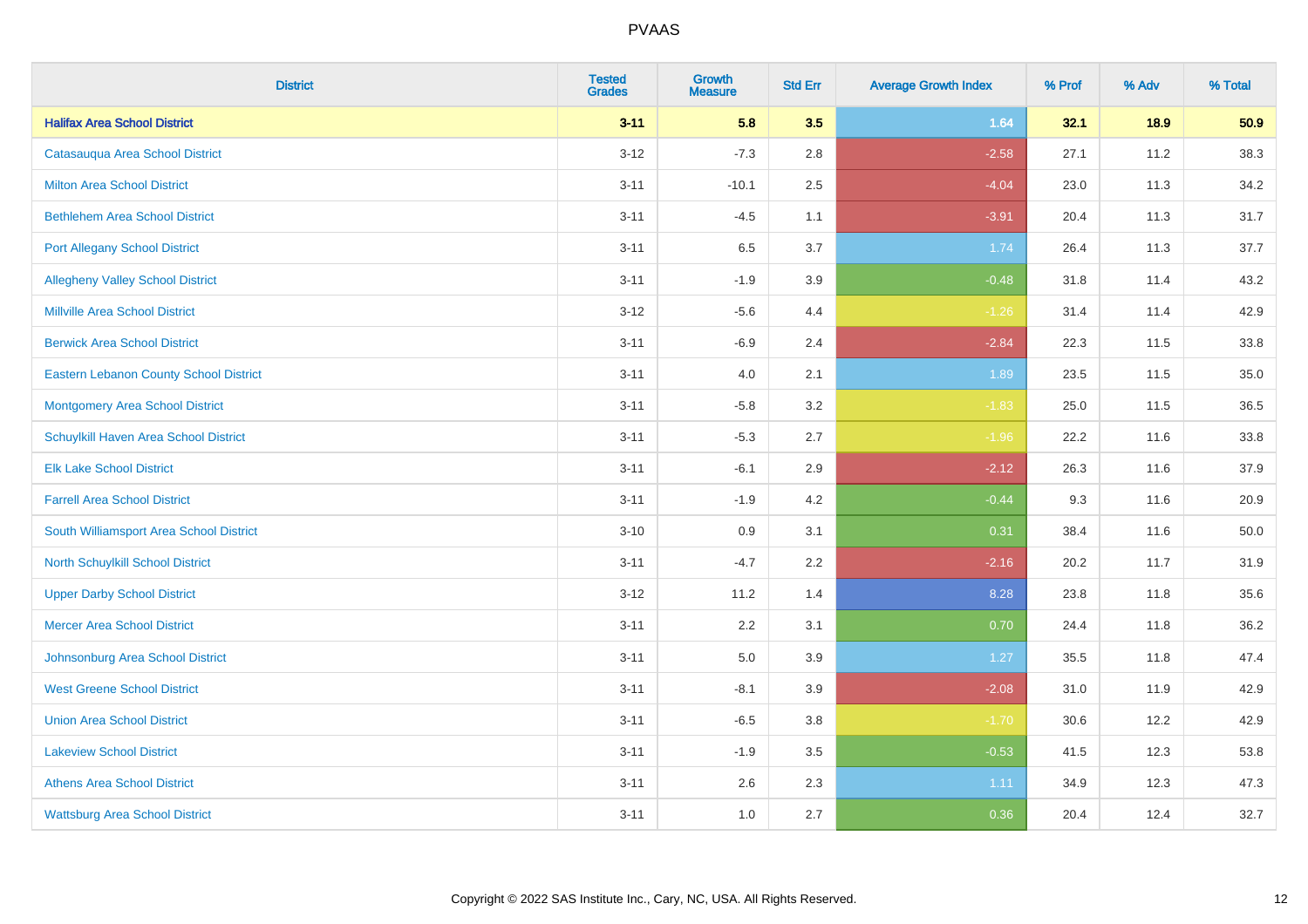| <b>District</b>                            | <b>Tested</b><br><b>Grades</b> | <b>Growth</b><br><b>Measure</b> | <b>Std Err</b> | <b>Average Growth Index</b> | % Prof | % Adv | % Total |
|--------------------------------------------|--------------------------------|---------------------------------|----------------|-----------------------------|--------|-------|---------|
| <b>Halifax Area School District</b>        | $3 - 11$                       | 5.8                             | 3.5            | 1.64                        | 32.1   | 18.9  | 50.9    |
| <b>Hopewell Area School District</b>       | $3 - 11$                       | $0.8\,$                         | 2.6            | 0.31                        | 34.5   | 12.4  | 46.9    |
| <b>Centennial School District</b>          | $3 - 10$                       | 1.5                             | 1.5            | 0.98                        | 23.6   | 12.4  | 36.0    |
| East Stroudsburg Area School District      | $3 - 11$                       | $-4.9$                          | 1.4            | $-3.38$                     | 22.7   | 12.5  | 35.2    |
| <b>Moshannon Valley School District</b>    | $3 - 10$                       | $-5.1$                          | 4.6            | $-1.12$                     | 25.0   | 12.5  | 37.5    |
| <b>Greater Latrobe School District</b>     | $3 - 11$                       | $-14.1$                         | 2.0            | $-7.14$                     | 41.0   | 12.6  | 53.6    |
| <b>Salisbury Township School District</b>  | $3 - 11$                       | 5.8                             | 3.6            | 1.62                        | 24.4   | 12.6  | 37.0    |
| <b>Penn-Delco School District</b>          | $3 - 11$                       | 1.3                             | 1.8            | 0.75                        | 26.5   | 12.6  | 39.1    |
| <b>Bangor Area School District</b>         | $3-12$                         | $-1.2$                          | 2.0            | $-0.60$                     | 25.8   | 12.7  | 38.5    |
| <b>Elizabeth Forward School District</b>   | $3 - 11$                       | $-5.5$                          | 2.5            | $-2.25$                     | 32.2   | 12.8  | 45.0    |
| Southern Columbia Area School District     | $3 - 11$                       | $-8.5$                          | 3.0            | $-2.83$                     | 30.5   | 12.8  | 43.3    |
| <b>Wyalusing Area School District</b>      | $3 - 12$                       | 5.7                             | 3.2            | 1.78                        | 38.6   | 12.9  | 51.4    |
| <b>Big Spring School District</b>          | $3 - 11$                       | $-9.8$                          | 2.3            | $-4.32$                     | 23.6   | 12.9  | 36.5    |
| <b>Neshannock Township School District</b> | $3 - 10$                       | $-12.5$                         | 2.7            | $-4.73$                     | 29.0   | 13.0  | 42.0    |
| <b>Easton Area School District</b>         | $3-12$                         | 6.3                             | 1.3            | 4.91                        | 24.1   | 13.0  | 37.1    |
| Cambria Heights School District            | $3 - 10$                       | $-6.2$                          | 2.9            | $-2.11$                     | 25.0   | 13.0  | 38.0    |
| <b>Shaler Area School District</b>         | $3 - 11$                       | $-2.1$                          | 1.8            | $-1.18$                     | 32.0   | 13.0  | 45.0    |
| <b>Southern Fulton School District</b>     | $3 - 11$                       | $-5.1$                          | 4.0            | $-1.29$                     | 21.7   | 13.0  | 34.8    |
| <b>Northwest Area School District</b>      | $3 - 10$                       | $-3.2$                          | 3.3            | $-0.97$                     | 30.4   | 13.0  | 43.5    |
| Susquehanna Township School District       | $3 - 12$                       | 3.9                             | 2.7            | 1.45                        | 19.0   | 13.1  | 32.0    |
| Oil City Area School District              | $3 - 11$                       | 8.6                             | 2.4            | 3.56                        | 29.1   | 13.1  | 42.2    |
| <b>Everett Area School District</b>        | $3 - 11$                       | $-1.1$                          | 3.1            | $-0.34$                     | 34.2   | 13.2  | 47.4    |
| <b>Old Forge School District</b>           | $3 - 12$                       | $-11.3$                         | 3.1            | $-3.62$                     | 28.6   | 13.2  | 41.8    |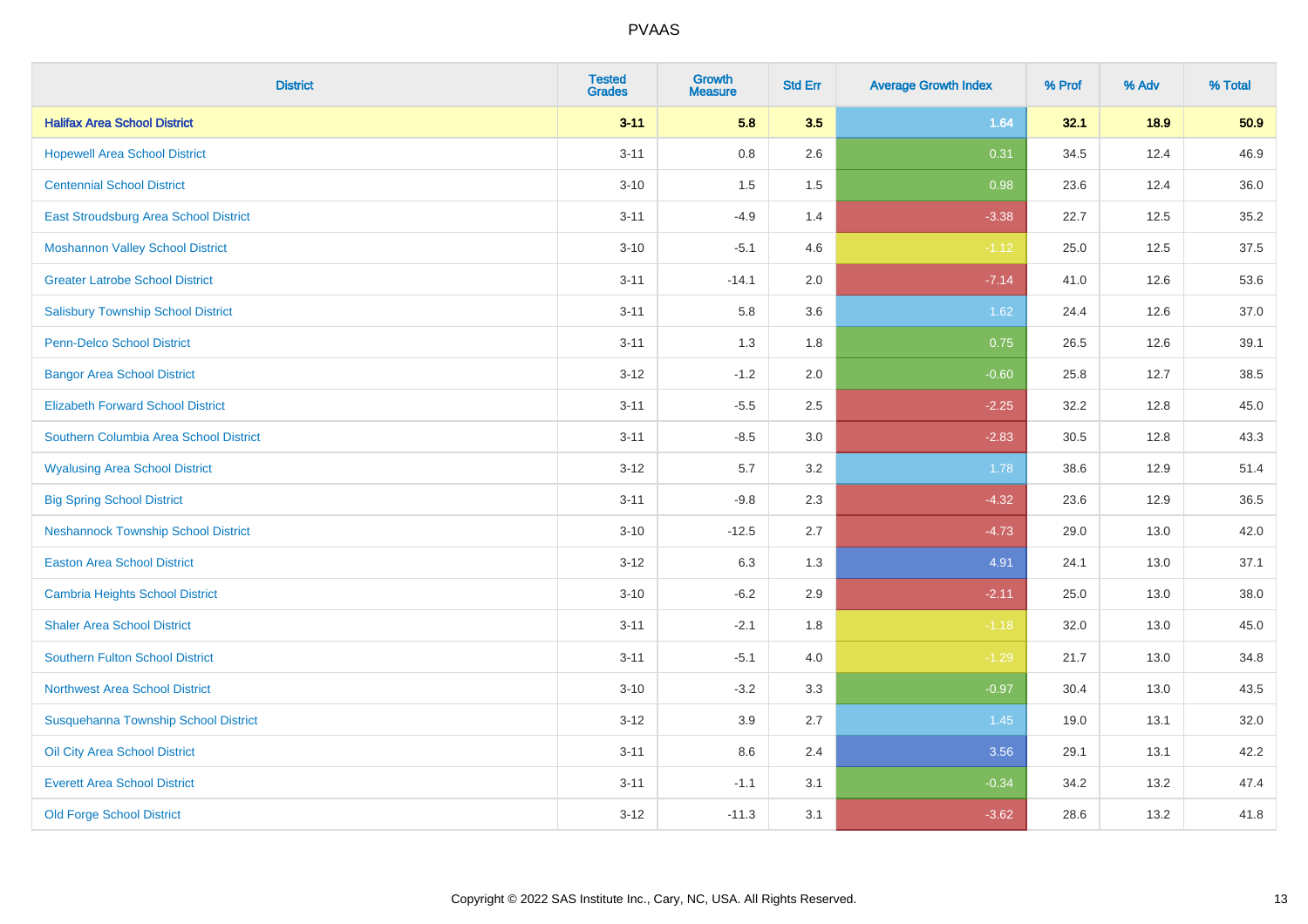| <b>District</b>                             | <b>Tested</b><br><b>Grades</b> | <b>Growth</b><br><b>Measure</b> | <b>Std Err</b> | <b>Average Growth Index</b> | % Prof | % Adv | % Total |
|---------------------------------------------|--------------------------------|---------------------------------|----------------|-----------------------------|--------|-------|---------|
| <b>Halifax Area School District</b>         | $3 - 11$                       | 5.8                             | 3.5            | 1.64                        | 32.1   | 18.9  | 50.9    |
| Mifflinburg Area School District            | $3 - 11$                       | $-6.0$                          | 2.1            | $-2.87$                     | 32.7   | 13.3  | 46.0    |
| <b>Ringgold School District</b>             | $3 - 11$                       | 2.9                             | 2.2            | 1.32                        | 23.8   | 13.3  | 37.1    |
| <b>Greensburg Salem School District</b>     | $3 - 11$                       | $-6.9$                          | 2.2            | $-3.06$                     | 30.3   | 13.3  | 43.6    |
| <b>Clarion Area School District</b>         | $3 - 11$                       | 3.2                             | 3.7            | 0.88                        | 31.7   | 13.3  | 45.0    |
| <b>Wellsboro Area School District</b>       | $3 - 11$                       | $-6.3$                          | 3.0            | $-2.08$                     | 24.4   | 13.4  | 37.8    |
| <b>Jersey Shore Area School District</b>    | $3 - 11$                       | 0.7                             | 2.5            | 0.27                        | 39.3   | 13.6  | 52.9    |
| <b>Annville-Cleona School District</b>      | $3 - 12$                       | 1.1                             | 2.4            | 0.45                        | 34.8   | 13.6  | 48.5    |
| <b>Northwestern School District</b>         | $3 - 11$                       | $-14.6$                         | 3.2            | $-4.51$                     | 32.5   | 13.7  | 46.2    |
| <b>Brockway Area School District</b>        | $3 - 11$                       | $-0.4$                          | 3.5            | $-0.11$                     | 41.2   | 13.8  | 55.0    |
| Altoona Area School District                | $3 - 12$                       | 0.1                             | 1.5            | 0.07                        | 29.0   | 13.8  | 42.8    |
| Shenango Area School District               | $3 - 11$                       | 1.7                             | 3.2            | 0.52                        | 41.4   | 13.8  | 55.3    |
| Selinsgrove Area School District            | $3 - 12$                       | $-5.7$                          | 2.1            | $-2.74$                     | 25.4   | 13.9  | 39.2    |
| <b>Susquenita School District</b>           | $3 - 11$                       | $-5.9$                          | 2.6            | $-2.28$                     | 30.6   | 13.9  | 44.4    |
| <b>Kennett Consolidated School District</b> | $3 - 11$                       | $-10.4$                         | 1.7            | $-6.27$                     | 28.7   | 14.0  | 42.7    |
| <b>Chichester School District</b>           | $3 - 11$                       | $-1.8$                          | 4.2            | $-0.44$                     | 40.0   | 14.0  | 54.0    |
| <b>Avonworth School District</b>            | $3 - 10$                       | $-6.2$                          | 2.3            | $-2.68$                     | 35.9   | 14.1  | 50.0    |
| <b>Fort Cherry School District</b>          | $3 - 10$                       | $-0.7$                          | 3.1            | $-0.21$                     | 30.6   | 14.1  | 44.7    |
| <b>Pine Grove Area School District</b>      | $3 - 11$                       | $-1.1$                          | 3.0            | $-0.36$                     | 29.5   | 14.3  | 43.8    |
| <b>Palmerton Area School District</b>       | $3 - 11$                       | $-0.9$                          | 2.7            | $-0.34$                     | 34.3   | 14.3  | 48.6    |
| <b>Conrad Weiser Area School District</b>   | $3 - 11$                       | 7.1                             | 2.1            | 3.34                        | 28.2   | 14.4  | 42.6    |
| <b>Somerset Area School District</b>        | $3 - 11$                       | $-7.6$                          | 2.4            | $-3.17$                     | 21.0   | 14.5  | 35.5    |
| <b>Oxford Area School District</b>          | $3 - 11$                       | $-3.1$                          | 1.8            | $-1.77$                     | 27.5   | 14.5  | 42.0    |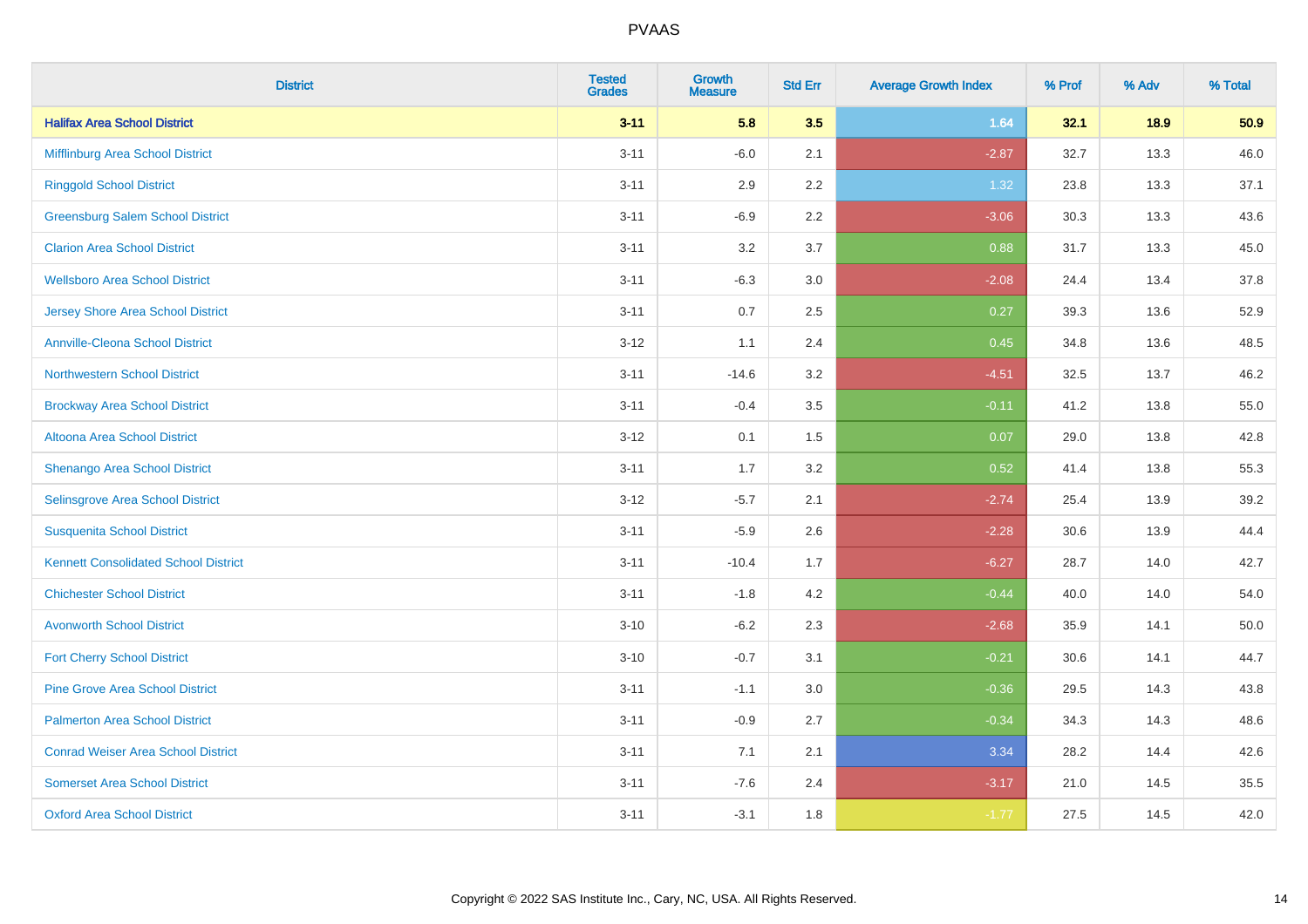| <b>District</b>                                    | <b>Tested</b><br><b>Grades</b> | <b>Growth</b><br><b>Measure</b> | <b>Std Err</b> | <b>Average Growth Index</b> | % Prof | % Adv | % Total |
|----------------------------------------------------|--------------------------------|---------------------------------|----------------|-----------------------------|--------|-------|---------|
| <b>Halifax Area School District</b>                | $3 - 11$                       | 5.8                             | 3.5            | 1.64                        | 32.1   | 18.9  | 50.9    |
| <b>Laurel Highlands School District</b>            | $3 - 11$                       | $-3.8$                          | 2.3            | $-1.63$                     | 20.9   | 14.6  | 35.4    |
| <b>Wilson Area School District</b>                 | $3 - 11$                       | $-0.3$                          | 2.4            | $-0.12$                     | 35.4   | 14.6  | 50.0    |
| <b>Brookville Area School District</b>             | $3 - 11$                       | 6.8                             | 3.1            | 2.19                        | 46.1   | 14.6  | 60.7    |
| <b>Kutztown Area School District</b>               | $3 - 12$                       | 9.3                             | 2.8            | 3.34                        | 38.5   | 14.6  | 53.2    |
| <b>Keystone Central School District</b>            | $3 - 11$                       | 3.6                             | 1.8            | 2.04                        | 27.1   | 14.6  | 41.8    |
| <b>Baldwin-Whitehall School District</b>           | $3 - 11$                       | $-5.5$                          | 1.9            | $-2.93$                     | 32.0   | 14.7  | 46.7    |
| <b>Westmont Hilltop School District</b>            | $3 - 11$                       | $-1.0$                          | 2.8            | $-0.36$                     | 33.3   | 14.7  | 48.0    |
| <b>Pittston Area School District</b>               | $3 - 11$                       | $-8.2$                          | 2.2            | $-3.75$                     | 26.7   | 14.8  | 41.5    |
| <b>Central Greene School District</b>              | $3 - 11$                       | $-0.4$                          | 2.5            | $-0.15$                     | 27.8   | 14.8  | 42.6    |
| <b>Solanco School District</b>                     | $3 - 11$                       | 2.2                             | 1.8            | 1.18                        | 27.2   | 15.0  | 42.3    |
| <b>Forest Area School District</b>                 | $3 - 11$                       | $-1.8$                          | 4.7            | $-0.37$                     | 18.9   | 15.1  | 34.0    |
| <b>Mifflin County School District</b>              | $3 - 11$                       | 12.3                            | 1.6            | 7.69                        | 35.1   | 15.1  | 50.3    |
| <b>Middletown Area School District</b>             | $3 - 11$                       | $-3.4$                          | 2.4            | $-1.44$                     | 34.3   | 15.2  | 49.4    |
| <b>Reach Cyber Charter School</b>                  | $3 - 11$                       | 1.4                             | 3.6            | 0.40                        | 32.9   | 15.2  | 48.1    |
| <b>Chambersburg Area School District</b>           | $3 - 11$                       | $-5.6$                          | 1.3            | $-4.42$                     | 24.2   | 15.2  | 39.4    |
| Hollidaysburg Area School District                 | $3 - 11$                       | $-2.7$                          | 1.6            | $-1.64$                     | 32.6   | 15.2  | 47.8    |
| <b>West Shore School District</b>                  | $3-12$                         | 2.2                             | 1.3            | 1.68                        | 31.8   | 15.2  | 47.1    |
| <b>Southmoreland School District</b>               | $3 - 11$                       | $-12.5$                         | 3.1            | $-4.04$                     | 33.3   | 15.5  | 48.8    |
| <b>Hamburg Area School District</b>                | $3 - 11$                       | 0.6                             | 2.4            | 0.25                        | 28.0   | 15.5  | 43.6    |
| <b>Ridgway Area School District</b>                | $3 - 11$                       | $-6.1$                          | 4.0            | $-1.53$                     | 42.2   | 15.6  | 57.8    |
| <b>Commonwealth Charter Academy Charter School</b> | $3 - 10$                       | 4.2                             | 1.6            | 2.68                        | 27.0   | 15.6  | 42.5    |
| <b>Exeter Township School District</b>             | $3 - 11$                       | $-1.0$                          | 1.7            | $-0.58$                     | 27.2   | 15.6  | 42.8    |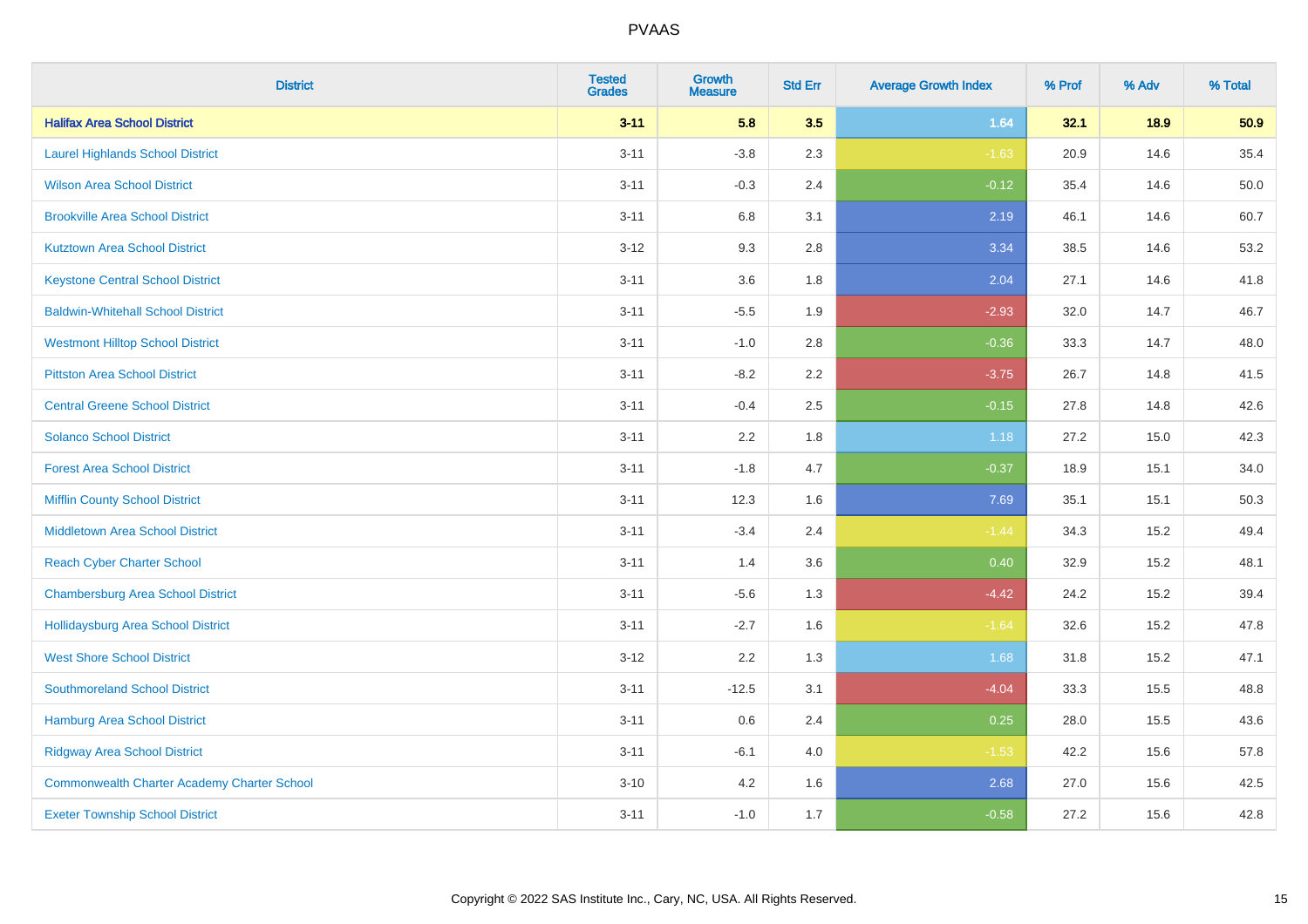| <b>District</b>                          | <b>Tested</b><br><b>Grades</b> | <b>Growth</b><br><b>Measure</b> | <b>Std Err</b> | <b>Average Growth Index</b> | % Prof | % Adv | % Total |
|------------------------------------------|--------------------------------|---------------------------------|----------------|-----------------------------|--------|-------|---------|
| <b>Halifax Area School District</b>      | $3 - 11$                       | 5.8                             | 3.5            | 1.64                        | 32.1   | 18.9  | 50.9    |
| <b>General Mclane School District</b>    | $3 - 11$                       | $-10.7$                         | 2.4            | $-4.40$                     | 34.0   | 15.6  | 49.6    |
| <b>Bald Eagle Area School District</b>   | $3 - 11$                       | 7.6                             | 2.5            | 3.00                        | 31.6   | 15.6  | 47.3    |
| <b>Laurel School District</b>            | $3 - 11$                       | 13.0                            | 3.1            | 4.19                        | 30.3   | 15.7  | 46.1    |
| <b>Crawford Central School District</b>  | $3 - 11$                       | 5.7                             | 2.1            | 2.71                        | 26.4   | 15.8  | 42.1    |
| <b>Valley Grove School District</b>      | $3 - 10$                       | $-4.0$                          | 5.5            | $-0.72$                     | 68.4   | 15.8  | 84.2    |
| Penn Cambria School District             | $3 - 11$                       | $-4.5$                          | 2.4            | $-1.86$                     | 27.3   | 15.8  | 43.2    |
| <b>Charleroi School District</b>         | $3 - 11$                       | $-4.3$                          | 2.7            | $-1.55$                     | 22.2   | 15.9  | 38.1    |
| <b>Brentwood Borough School District</b> | $3 - 11$                       | 1.3                             | 3.0            | 0.44                        | 20.2   | 16.0  | 36.2    |
| Mechanicsburg Area School District       | $3 - 11$                       | $-5.7$                          | 1.6            | $-3.48$                     | 35.1   | 16.0  | 51.2    |
| <b>Iroquois School District</b>          | $3 - 11$                       | 13.6                            | 2.8            | 4.83                        | 33.3   | 16.0  | 49.4    |
| <b>Western Wayne School District</b>     | $3 - 11$                       | 3.6                             | 2.6            | 1.39                        | 30.8   | 16.2  | 47.0    |
| Philipsburg-Osceola Area School District | $3 - 11$                       | 4.1                             | 3.0            | 1.37                        | 22.5   | 16.2  | 38.8    |
| <b>United School District</b>            | $3 - 11$                       | 6.3                             | 3.3            | 1.89                        | 38.8   | 16.3  | 55.0    |
| <b>Collegium Charter School</b>          | $3 - 10$                       | 21.2                            | 2.6            | 8.18                        | 25.4   | 16.4  | 41.8    |
| South Middleton School District          | $3 - 11$                       | 4.4                             | 2.2            | 1.95                        | 31.1   | 16.4  | 47.5    |
| <b>Grove City Area School District</b>   | $3 - 12$                       | $-8.8$                          | 2.3            | $-3.89$                     | 25.6   | 16.4  | 42.0    |
| <b>Troy Area School District</b>         | $3 - 10$                       | $-4.7$                          | 3.2            | $-1.46$                     | 22.8   | 16.5  | 39.2    |
| <b>California Area School District</b>   | $3 - 10$                       | $-13.7$                         | 4.5            | $-3.06$                     | 41.7   | 16.7  | 58.3    |
| <b>Bradford Area School District</b>     | $3 - 12$                       | $-1.8$                          | 2.3            | $-0.79$                     | 31.2   | 16.7  | 47.9    |
| <b>Fort Leboeuf School District</b>      | $3 - 11$                       | 3.5                             | 2.2            | 1.58                        | 32.0   | 16.8  | 48.8    |
| <b>Warrior Run School District</b>       | $3 - 11$                       | 10.5                            | 2.7            | 3.86                        | 34.1   | 16.8  | 50.9    |
| Northern Tioga School District           | $3 - 12$                       | 6.8                             | 2.6            | 2.64                        | 25.0   | 16.9  | 41.9    |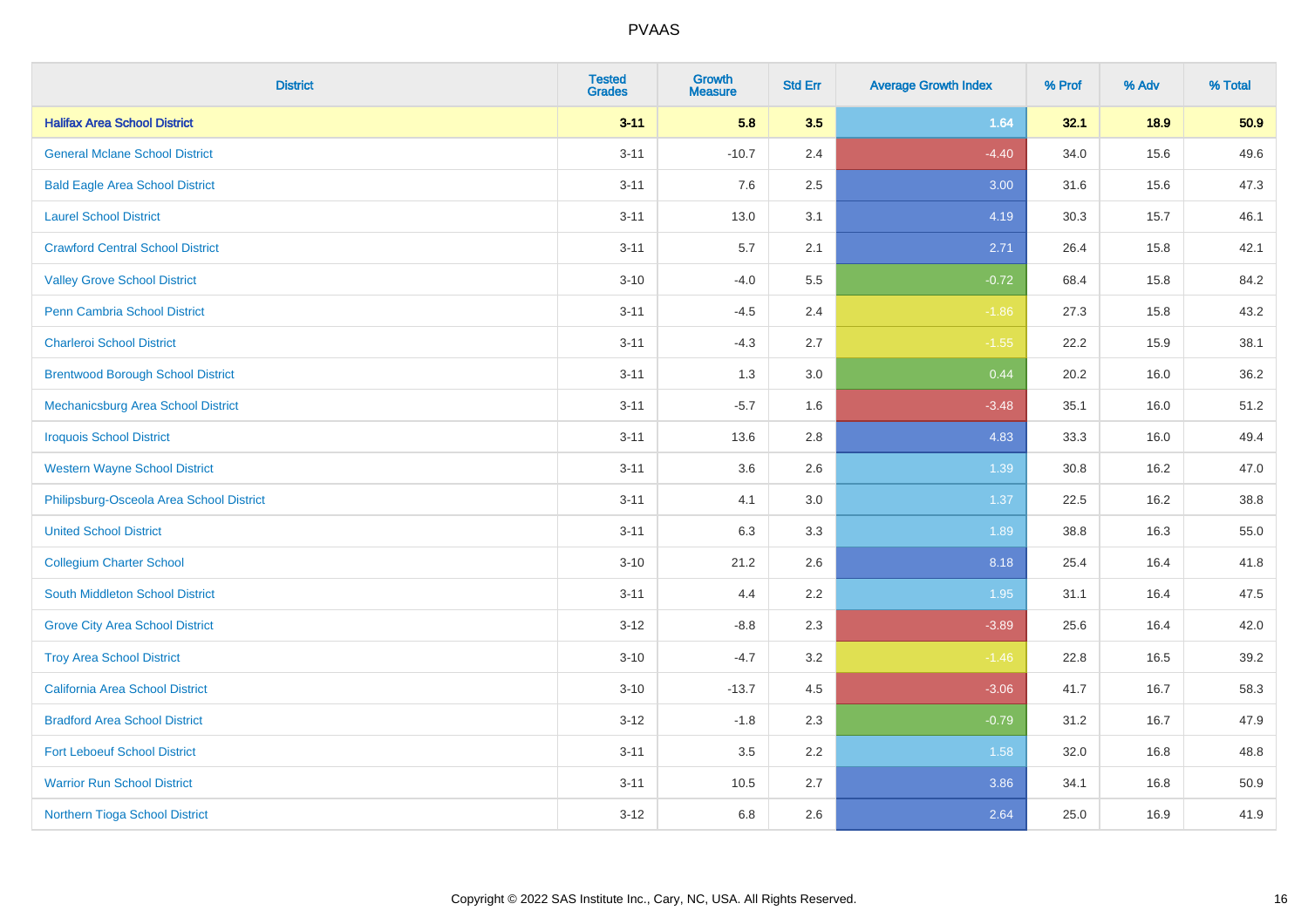| <b>District</b>                         | <b>Tested</b><br><b>Grades</b> | <b>Growth</b><br><b>Measure</b> | <b>Std Err</b> | <b>Average Growth Index</b> | % Prof | % Adv | % Total |
|-----------------------------------------|--------------------------------|---------------------------------|----------------|-----------------------------|--------|-------|---------|
| <b>Halifax Area School District</b>     | $3 - 11$                       | 5.8                             | 3.5            | 1.64                        | 32.1   | 18.9  | 50.9    |
| <b>Penncrest School District</b>        | $3 - 11$                       | 6.0                             | 1.9            | 3.24                        | 31.1   | 16.9  | 48.0    |
| Northern Bedford County School District | $3 - 11$                       | $-2.3$                          | 3.3            | $-0.69$                     | 26.2   | 16.9  | 43.1    |
| East Pennsboro Area School District     | $3 - 11$                       | 4.8                             | 2.1            | 2.26                        | 36.8   | 16.9  | 53.7    |
| <b>Upper Adams School District</b>      | $3 - 11$                       | 0.9                             | 2.5            | 0.37                        | 33.0   | 17.0  | 50.0    |
| <b>Riverside School District</b>        | $3 - 11$                       | $-6.2$                          | 2.7            | $-2.33$                     | 20.8   | 17.0  | 37.7    |
| <b>Bentworth School District</b>        | $3 - 11$                       | 7.0                             | 3.0            | 2.36                        | 26.6   | 17.0  | 43.6    |
| <b>South Park School District</b>       | $3 - 11$                       | $-8.8$                          | 2.5            | $-3.46$                     | 28.1   | 17.0  | 45.2    |
| <b>Octorara Area School District</b>    | $3 - 11$                       | $-7.5$                          | 3.2            | $-2.35$                     | 26.1   | 17.0  | 43.2    |
| <b>South Eastern School District</b>    | $3 - 11$                       | $-1.0$                          | 1.8            | $-0.55$                     | 36.4   | 17.1  | 53.5    |
| Pocono Mountain School District         | $3 - 12$                       | $-4.3$                          | 1.8            | $-2.43$                     | 35.5   | 17.1  | 52.6    |
| <b>Ephrata Area School District</b>     | $3 - 11$                       | 6.8                             | 1.7            | 4.08                        | 31.6   | 17.1  | 48.8    |
| <b>Chartiers Valley School District</b> | $3 - 11$                       | $-9.1$                          | 2.1            | $-4.23$                     | 20.7   | 17.4  | 38.0    |
| Huntingdon Area School District         | $3 - 11$                       | 5.8                             | 2.6            | 2.28                        | 27.8   | 17.4  | 45.2    |
| <b>Tamaqua Area School District</b>     | $3-12$                         | 6.5                             | 2.4            | 2.72                        | 34.3   | 17.5  | 51.8    |
| <b>Homer-Center School District</b>     | $3 - 11$                       | 8.8                             | 3.5            | 2.53                        | 38.0   | 17.7  | 55.8    |
| <b>Burrell School District</b>          | $3 - 11$                       | $-1.5$                          | 3.3            | $-0.44$                     | 27.8   | 17.7  | 45.6    |
| Hatboro-Horsham School District         | $3 - 11$                       | $-2.7$                          | 1.6            | $-1.65$                     | 27.9   | 17.9  | 45.8    |
| Northwestern Lehigh School District     | $3 - 11$                       | $-2.4$                          | 2.1            | $-1.14$                     | 41.7   | 17.9  | 59.5    |
| Northampton Area School District        | $3 - 11$                       | 3.2                             | 1.5            | 2.05                        | 29.8   | 17.9  | 47.7    |
| Northern Lehigh School District         | $3-12$                         | 6.1                             | 2.5            | 2.42                        | 21.4   | 18.0  | 39.3    |
| Lackawanna Trail School District        | $3 - 10$                       | $-11.0$                         | 3.3            | $-3.35$                     | 13.1   | 18.0  | 31.2    |
| <b>Tunkhannock Area School District</b> | $3 - 11$                       | 1.4                             | 2.0            | 0.71                        | 29.8   | 18.1  | 47.9    |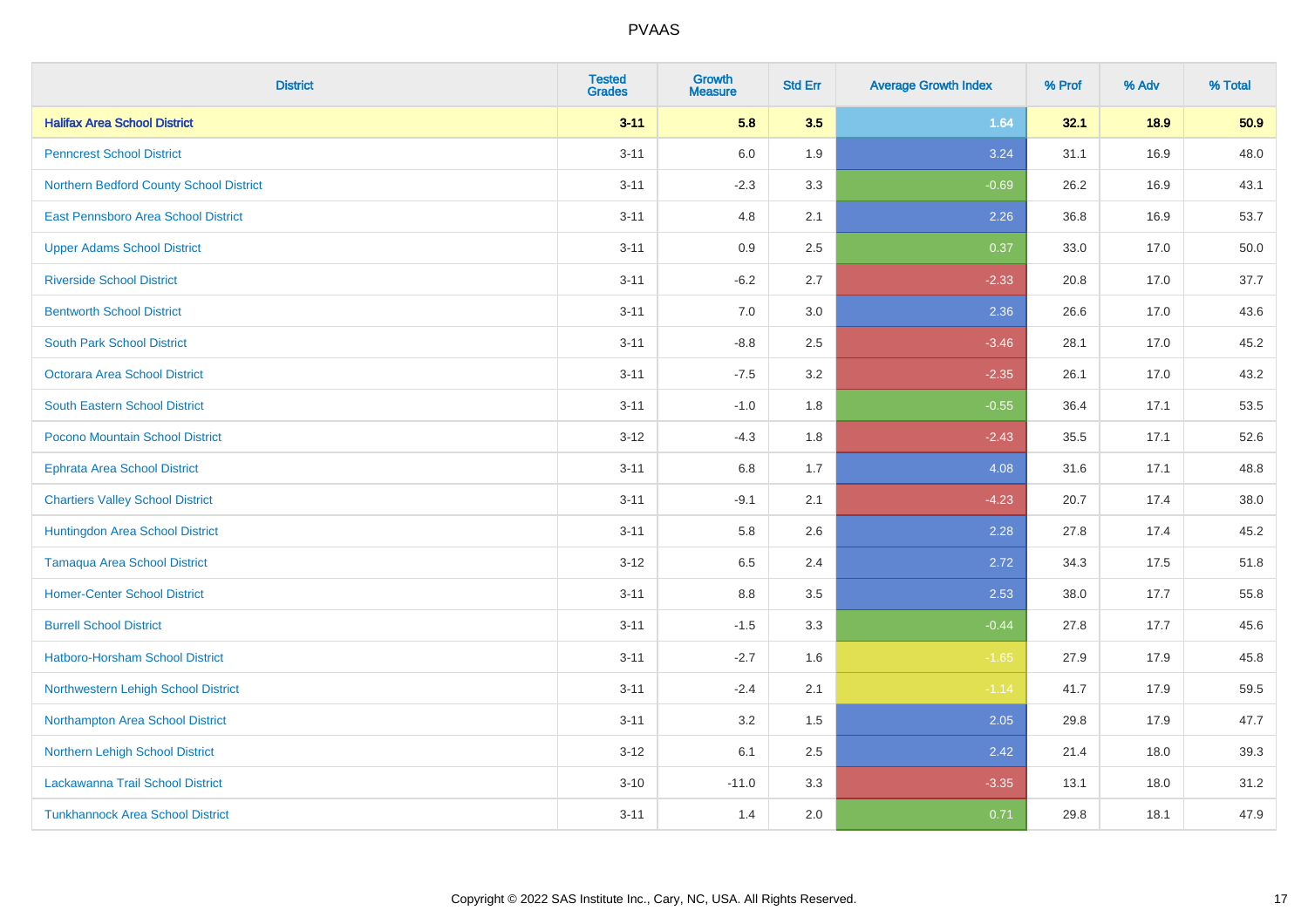| <b>District</b>                            | <b>Tested</b><br><b>Grades</b> | <b>Growth</b><br><b>Measure</b> | <b>Std Err</b> | <b>Average Growth Index</b> | % Prof | % Adv | % Total |
|--------------------------------------------|--------------------------------|---------------------------------|----------------|-----------------------------|--------|-------|---------|
| <b>Halifax Area School District</b>        | $3 - 11$                       | 5.8                             | 3.5            | 1.64                        | 32.1   | 18.9  | 50.9    |
| <b>Montoursville Area School District</b>  | $3 - 12$                       | $-8.4$                          | 2.6            | $-3.17$                     | 38.8   | 18.2  | 57.0    |
| <b>Kiski Area School District</b>          | $3 - 11$                       | $-4.0$                          | 2.0            | $-1.99$                     | 23.1   | 18.2  | 41.3    |
| Saint Marys Area School District           | $3 - 11$                       | 6.0                             | 2.2            | 2.69                        | 35.4   | 18.3  | 53.7    |
| <b>Stroudsburg Area School District</b>    | $3 - 11$                       | 7.5                             | 1.6            | 4.70                        | 30.4   | 18.3  | 48.7    |
| <b>Shikellamy School District</b>          | $3 - 10$                       | $-8.3$                          | 2.4            | $-3.42$                     | 20.8   | 18.5  | 39.2    |
| <b>Gateway School District</b>             | $3 - 11$                       | 3.1                             | 2.0            | 1.55                        | 35.7   | 18.5  | 54.2    |
| Renaissance Academy Charter School         | $3 - 11$                       | $-5.6$                          | 3.1            | $-1.79$                     | 28.4   | 18.5  | 46.9    |
| <b>Central Valley School District</b>      | $3 - 10$                       | 4.7                             | 2.6            | 1.83                        | 37.8   | 18.5  | 56.3    |
| <b>Eastern York School District</b>        | $3 - 11$                       | $-6.2$                          | 2.3            | $-2.70$                     | 27.8   | 18.5  | 46.4    |
| <b>School Lane Charter School</b>          | $3 - 11$                       | 2.6                             | 3.6            | 0.72                        | 23.1   | 18.7  | 41.8    |
| <b>Dover Area School District</b>          | $3 - 12$                       | 7.1                             | 1.9            | 3.78                        | 33.0   | 18.7  | 51.7    |
| <b>Austin Area School District</b>         | $3 - 11$                       | 2.6                             | 6.0            | 0.43                        | 25.0   | 18.8  | 43.8    |
| North Clarion County School District       | $3 - 12$                       | 3.4                             | 4.1            | 0.83                        | 45.0   | 18.8  | 63.8    |
| <b>Muncy School District</b>               | $3 - 11$                       | 6.9                             | 3.3            | 2.12                        | 37.6   | 18.8  | 56.4    |
| <b>Wallenpaupack Area School District</b>  | $3 - 11$                       | 8.8                             | 2.1            | 4.28                        | 28.5   | 18.9  | 47.4    |
| <b>Halifax Area School District</b>        | $3 - 11$                       | 5.8                             | 3.5            | 1.64                        | 32.1   | 18.9  | 50.9    |
| Juniata County School District             | $3 - 12$                       | 7.7                             | 2.0            | 3.81                        | 22.9   | 18.9  | 41.8    |
| <b>Girard School District</b>              | $3 - 11$                       | $-12.3$                         | 2.6            | $-4.76$                     | 29.7   | 18.9  | 48.6    |
| <b>Dubois Area School District</b>         | $3 - 11$                       | $-2.8$                          | 2.0            | $-1.37$                     | 35.5   | 19.0  | 54.6    |
| Allegheny-Clarion Valley School District   | $3 - 10$                       | 12.3                            | 4.1            | 3.03                        | 33.3   | 19.0  | 52.4    |
| <b>West Branch Area School District</b>    | $3 - 11$                       | 17.0                            | 3.3            | 5.20                        | 47.1   | 19.1  | 66.2    |
| <b>South Butler County School District</b> | $3 - 10$                       | 6.3                             | 2.2            | 2.80                        | 37.8   | 19.2  | 57.0    |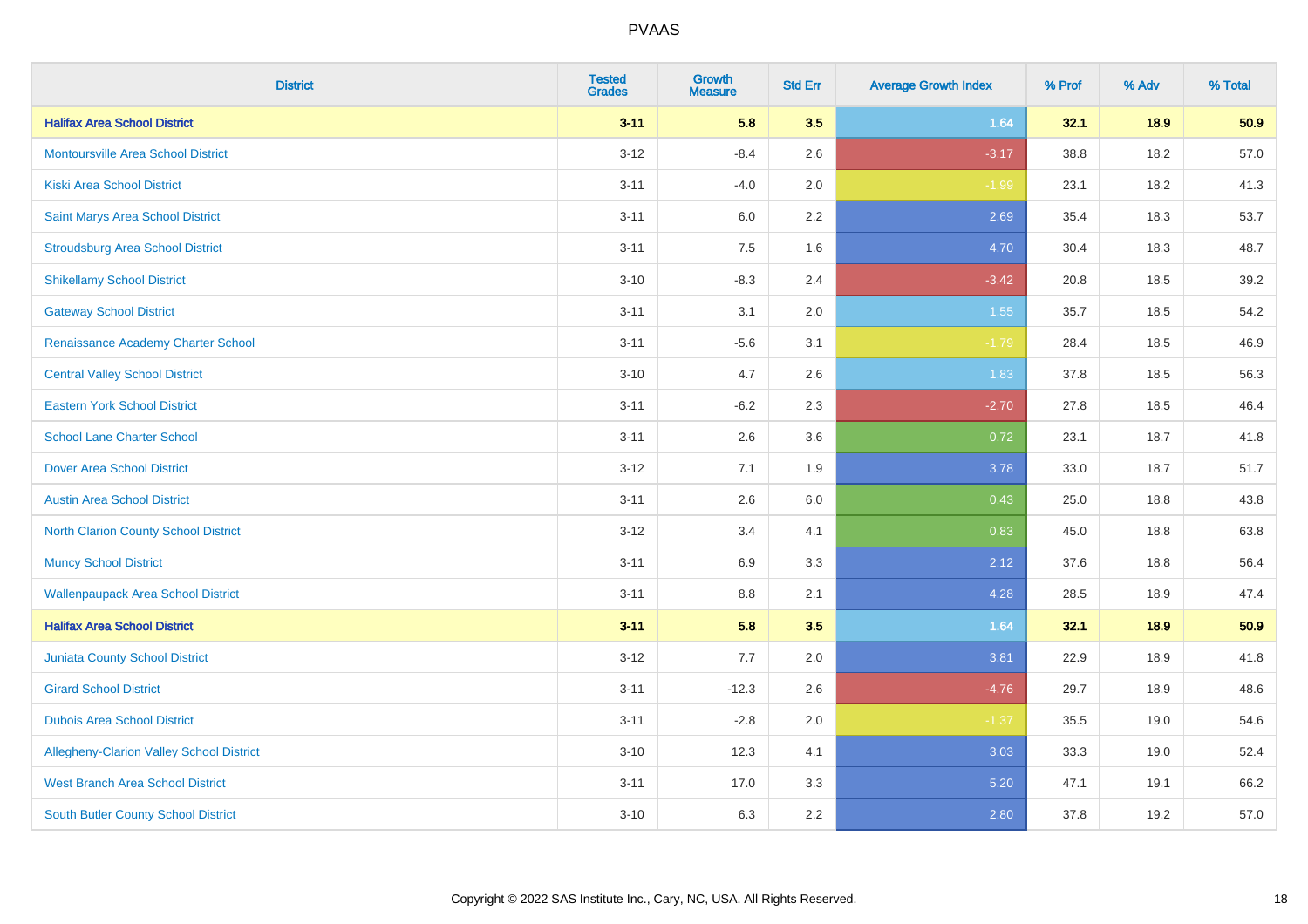| <b>District</b>                               | <b>Tested</b><br><b>Grades</b> | <b>Growth</b><br><b>Measure</b> | <b>Std Err</b> | <b>Average Growth Index</b> | % Prof | % Adv | % Total  |
|-----------------------------------------------|--------------------------------|---------------------------------|----------------|-----------------------------|--------|-------|----------|
| <b>Halifax Area School District</b>           | $3 - 11$                       | 5.8                             | 3.5            | 1.64                        | 32.1   | 18.9  | 50.9     |
| <b>Hempfield Area School District</b>         | $3 - 12$                       | $-10.2$                         | 1.6            | $-6.37$                     | 28.1   | 19.2  | 47.3     |
| <b>Carlisle Area School District</b>          | $3 - 11$                       | $-5.2$                          | 1.7            | $-2.99$                     | 28.0   | 19.3  | 47.3     |
| <b>Bellwood-Antis School District</b>         | $3 - 10$                       | 3.5                             | 2.8            | 1.24                        | 40.9   | 19.4  | 60.2     |
| <b>Conewago Valley School District</b>        | $3 - 12$                       | 7.6                             | 1.7            | 4.46                        | 41.3   | 19.4  | 60.6     |
| <b>Agora Cyber Charter School</b>             | $3 - 11$                       | 14.6                            | 2.4            | 6.03                        | 24.7   | 19.5  | 44.2     |
| <b>Gettysburg Area School District</b>        | $3 - 11$                       | $-6.0$                          | 2.0            | $-3.02$                     | 28.8   | 19.6  | 48.5     |
| <b>South Western School District</b>          | $3 - 12$                       | 2.5                             | 1.7            | 1.48                        | 36.2   | 19.7  | 55.9     |
| <b>Kane Area School District</b>              | $3 - 10$                       | 8.8                             | 2.9            | 3.07                        | 31.4   | 19.8  | 51.2     |
| <b>North Hills School District</b>            | $3 - 11$                       | $-15.8$                         | 1.8            | $-8.84$                     | 26.4   | 19.8  | 46.2     |
| <b>Twin Valley School District</b>            | $3 - 12$                       | $-3.2$                          | 1.9            | $-1.68$                     | 38.8   | 19.8  | 58.6     |
| <b>Upper Perkiomen School District</b>        | $3 - 11$                       | 5.7                             | 1.9            | 3.04                        | 25.4   | 19.9  | 45.4     |
| <b>Clarion-Limestone Area School District</b> | $3 - 12$                       | $-10.0$                         | 3.6            | $-2.76$                     | 28.3   | 20.0  | 48.3     |
| <b>North Star School District</b>             | $3 - 11$                       | 1.1                             | 3.3            | 0.34                        | 26.2   | 20.0  | 46.2     |
| <b>Smethport Area School District</b>         | $3 - 12$                       | 5.8                             | 3.8            | 1.52                        | 24.6   | 20.0  | 44.6     |
| <b>Quakertown Community School District</b>   | $3 - 12$                       | $-4.3$                          | 1.5            | $-2.79$                     | 33.8   | 20.1  | 53.8     |
| <b>Schuylkill Valley School District</b>      | $3 - 11$                       | $-1.0$                          | 2.2            | $-0.47$                     | 29.8   | 20.2  | $50.0\,$ |
| <b>Palisades School District</b>              | $3 - 11$                       | 7.7                             | 2.9            | 2.66                        | 27.8   | 20.3  | 48.1     |
| <b>Penn Manor School District</b>             | $3 - 11$                       | 7.1                             | 1.5            | 4.82                        | 26.7   | 20.5  | 47.2     |
| <b>West Perry School District</b>             | $3 - 11$                       | 11.0                            | 2.3            | 4.76                        | 26.9   | 20.5  | 47.4     |
| <b>Cornwall-Lebanon School District</b>       | $3 - 11$                       | 8.2                             | 1.6            | 5.24                        | 28.0   | 20.5  | 48.6     |
| <b>Portage Area School District</b>           | $3 - 10$                       | $-0.5$                          | 3.3            | $-0.14$                     | 27.0   | 20.6  | 47.6     |
| <b>Bloomsburg Area School District</b>        | $3 - 10$                       | 4.3                             | 3.4            | 1.26                        | 36.5   | 20.6  | 57.1     |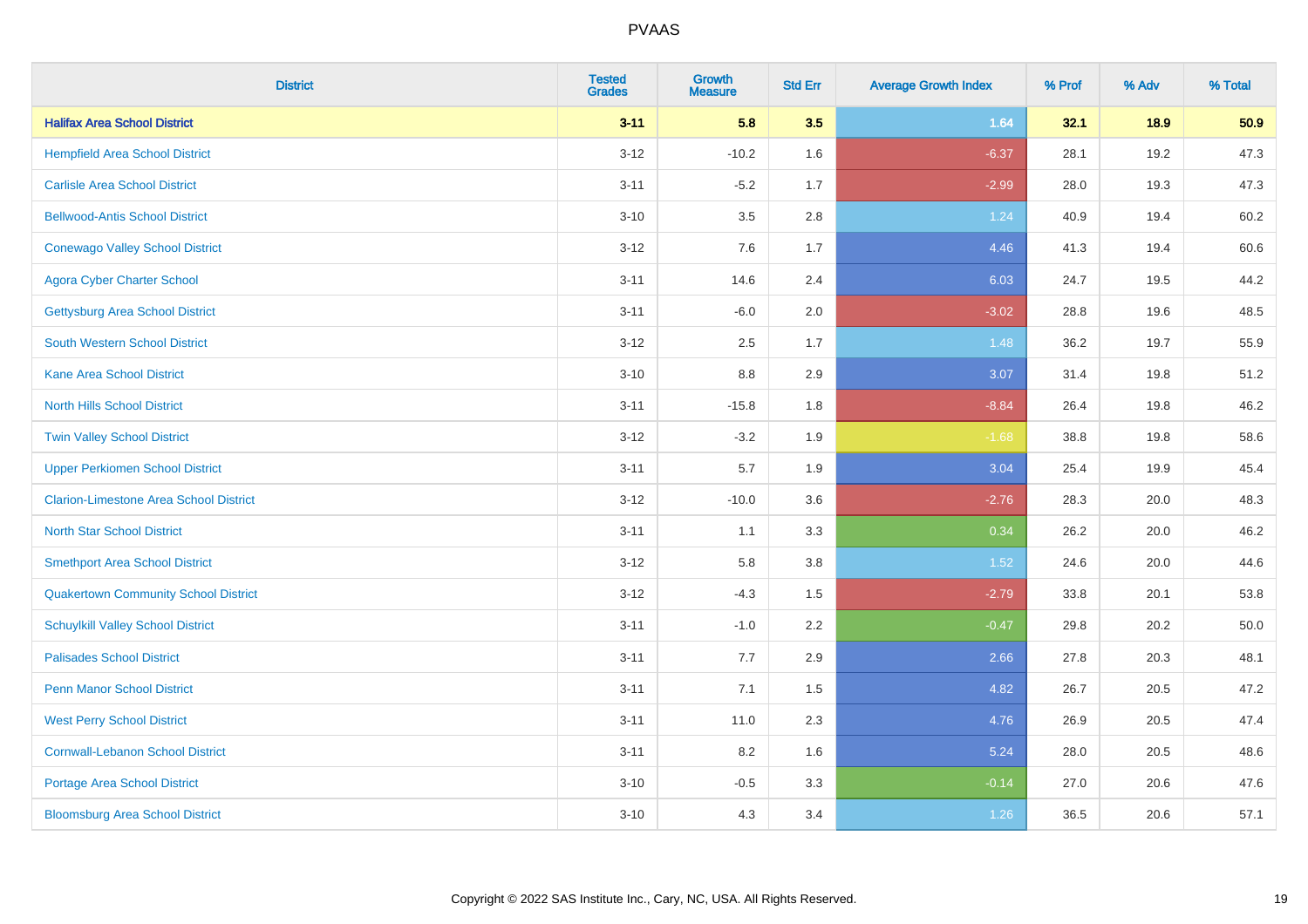| <b>District</b>                             | <b>Tested</b><br><b>Grades</b> | Growth<br><b>Measure</b> | <b>Std Err</b> | <b>Average Growth Index</b> | % Prof | % Adv | % Total |
|---------------------------------------------|--------------------------------|--------------------------|----------------|-----------------------------|--------|-------|---------|
| <b>Halifax Area School District</b>         | $3 - 11$                       | 5.8                      | 3.5            | 1.64                        | 32.1   | 18.9  | 50.9    |
| <b>Bedford Area School District</b>         | $3 - 11$                       | 6.4                      | 2.4            | 2.68                        | 31.0   | 20.6  | 51.6    |
| <b>Blackhawk School District</b>            | $3 - 11$                       | 2.0                      | 2.3            | 0.87                        | 34.6   | 20.7  | 55.3    |
| <b>Albert Gallatin Area School District</b> | $3 - 11$                       | $-1.7$                   | 2.3            | $-0.72$                     | 31.9   | 20.7  | 52.7    |
| <b>Karns City Area School District</b>      | $3 - 11$                       | $-7.2$                   | 2.6            | $-2.71$                     | 26.4   | 20.8  | 47.2    |
| <b>Richland School District</b>             | $3 - 11$                       | $-6.9$                   | 2.6            | $-2.63$                     | 40.1   | 20.9  | 61.0    |
| Northeastern York School District           | $3 - 11$                       | 3.8                      | 1.8            | 2.11                        | 32.7   | 21.0  | 53.7    |
| <b>Sayre Area School District</b>           | $3 - 11$                       | 5.8                      | 3.2            | 1.81                        | 30.3   | 21.0  | 51.3    |
| Pennsylvania Virtual Charter School         | $3 - 11$                       | 4.4                      | 3.4            | 1.31                        | 29.8   | 21.2  | 51.0    |
| <b>Lakeland School District</b>             | $3 - 11$                       | 13.3                     | 2.8            | 4.80                        | 22.2   | 21.2  | 43.4    |
| <b>Bellefonte Area School District</b>      | $3 - 11$                       | 6.7                      | 2.0            | 3.34                        | 28.8   | 21.5  | 50.2    |
| <b>Red Lion Area School District</b>        | $3 - 11$                       | 4.5                      | 1.9            | 2.31                        | 32.3   | 21.5  | 53.8    |
| <b>MaST Community Charter School</b>        | $3 - 10$                       | $-0.9$                   | 2.5            | $-0.34$                     | 25.0   | 21.6  | 46.6    |
| <b>Crestwood School District</b>            | $3 - 11$                       | $-3.4$                   | 2.2            | $-1.52$                     | 33.1   | 21.7  | 54.9    |
| <b>Whitehall-Coplay School District</b>     | $3 - 11$                       | 11.8                     | 1.7            | 7.06                        | 32.3   | 21.7  | 54.0    |
| 21st Century Cyber Charter School           | $6 - 12$                       | 6.6                      | 2.1            | 3.16                        | 29.0   | 21.8  | 50.8    |
| <b>Slippery Rock Area School District</b>   | $3 - 11$                       | $-3.8$                   | 2.5            | $-1.56$                     | 30.8   | 21.9  | 52.7    |
| Daniel Boone Area School District           | $3-12$                         | 0.9                      | 1.9            | 0.46                        | 28.9   | 22.0  | 51.0    |
| <b>Greencastle-Antrim School District</b>   | $3 - 11$                       | $-0.3$                   | 2.0            | $-0.14$                     | 30.9   | 22.2  | 53.1    |
| <b>Galeton Area School District</b>         | $3 - 11$                       | 5.4                      | 5.4            | 1.01                        | 33.3   | 22.2  | 55.6    |
| <b>Dallas School District</b>               | $3 - 11$                       | 8.1                      | 2.1            | 3.87                        | 32.4   | 22.4  | 54.8    |
| Lake-Lehman School District                 | $3 - 11$                       | 14.9                     | 2.8            | 5.34                        | 25.8   | 22.5  | 48.3    |
| <b>Boyertown Area School District</b>       | $3 - 11$                       | $-2.9$                   | 1.4            | $-2.06$                     | 30.8   | 22.6  | 53.4    |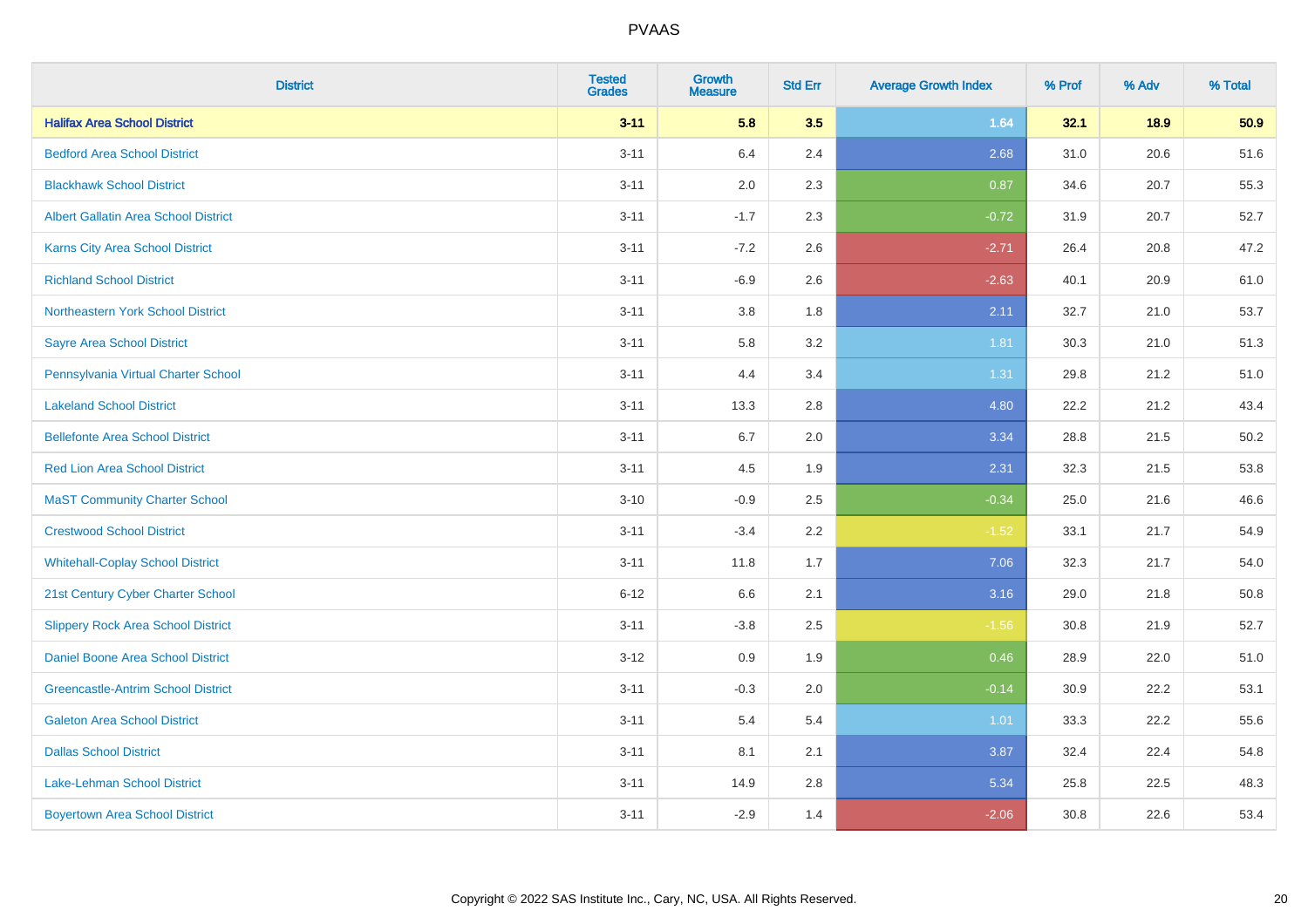| <b>District</b>                                | <b>Tested</b><br><b>Grades</b> | <b>Growth</b><br><b>Measure</b> | <b>Std Err</b> | <b>Average Growth Index</b> | % Prof | % Adv | % Total |
|------------------------------------------------|--------------------------------|---------------------------------|----------------|-----------------------------|--------|-------|---------|
| <b>Halifax Area School District</b>            | $3 - 11$                       | 5.8                             | 3.5            | 1.64                        | 32.1   | 18.9  | 50.9    |
| <b>Shippensburg Area School District</b>       | $3 - 11$                       | 0.5                             | 1.8            | 0.26                        | 23.5   | 22.8  | 46.3    |
| <b>Canton Area School District</b>             | $3 - 11$                       | 8.4                             | 2.9            | 2.92                        | 13.8   | 23.0  | 36.8    |
| <b>Spring Grove Area School District</b>       | $3 - 11$                       | 3.9                             | 2.0            | 1.90                        | 30.0   | 23.0  | 53.0    |
| <b>Tulpehocken Area School District</b>        | $3 - 12$                       | 1.0                             | 4.9            | 0.20                        | 11.5   | 23.1  | 34.6    |
| <b>Valley View School District</b>             | $3 - 11$                       | 9.3                             | 2.2            | 4.18                        | 26.6   | 23.1  | 49.7    |
| <b>Donegal School District</b>                 | $3-12$                         | 5.9                             | 2.2            | 2.72                        | 34.1   | 23.1  | 57.2    |
| Northern York County School District           | $3 - 11$                       | 8.4                             | 1.8            | 4.63                        | 24.3   | 23.1  | 47.4    |
| <b>Riverside Beaver County School District</b> | $3 - 11$                       | $-5.5$                          | 2.7            | $-2.03$                     | 35.8   | 23.2  | 59.0    |
| <b>West Chester Area School District</b>       | $3 - 11$                       | $-2.1$                          | 1.2            | $-1.83$                     | 36.4   | 23.2  | 59.6    |
| <b>Sharpsville Area School District</b>        | $3 - 11$                       | 3.8                             | 3.7            | 1.04                        | 41.1   | 23.2  | 64.3    |
| Penns Valley Area School District              | $3 - 12$                       | 14.1                            | 2.6            | 5.33                        | 29.6   | 23.3  | 52.9    |
| <b>Bermudian Springs School District</b>       | $3 - 11$                       | 2.5                             | 2.4            | 1.05                        | 31.8   | 23.5  | 55.3    |
| <b>Waynesboro Area School District</b>         | $3-12$                         | 3.0                             | 1.8            | 1.67                        | 26.0   | 23.5  | 49.5    |
| <b>Shanksville-Stonycreek School District</b>  | $3 - 10$                       | $-8.6$                          | 5.5            | $-1.55$                     | 17.6   | 23.5  | 41.2    |
| <b>Conestoga Valley School District</b>        | $3 - 11$                       | 2.4                             | 1.7            | 1.43                        | 35.0   | 23.5  | 58.5    |
| <b>Montour School District</b>                 | $3 - 11$                       | $-6.1$                          | 2.1            | $-2.95$                     | 31.8   | 23.6  | 55.3    |
| Pen Argyl Area School District                 | $3 - 12$                       | 12.8                            | 2.5            | 5.10                        | 28.5   | 23.8  | 52.3    |
| <b>Neshaminy School District</b>               | $3 - 11$                       | 8.6                             | 1.3            | 6.56                        | 31.3   | 23.9  | 55.2    |
| <b>Oley Valley School District</b>             | $3 - 11$                       | 1.4                             | 2.4            | 0.56                        | 37.4   | 23.9  | 61.4    |
| <b>Central York School District</b>            | $3-12$                         | 12.9                            | 1.5            | 8.64                        | 31.4   | 24.1  | 55.5    |
| <b>Owen J Roberts School District</b>          | $3 - 11$                       | $-3.5$                          | 1.5            | $-2.27$                     | 36.8   | 24.4  | 61.2    |
| <b>Clearfield Area School District</b>         | $3 - 10$                       | $-1.3$                          | 3.7            | $-0.34$                     | 43.9   | 24.6  | 68.4    |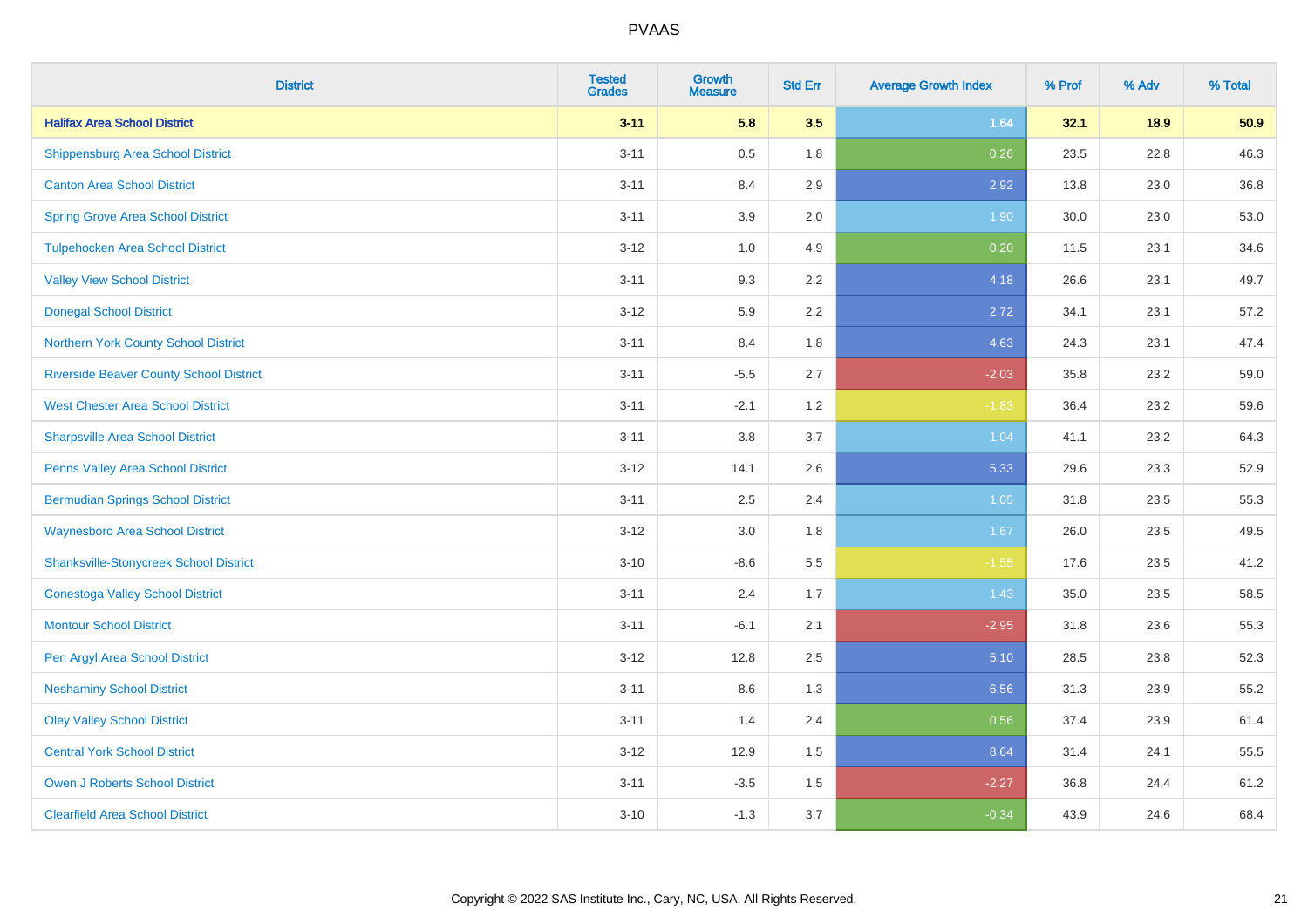| <b>District</b>                           | <b>Tested</b><br><b>Grades</b> | <b>Growth</b><br><b>Measure</b> | <b>Std Err</b> | <b>Average Growth Index</b> | % Prof | % Adv | % Total |
|-------------------------------------------|--------------------------------|---------------------------------|----------------|-----------------------------|--------|-------|---------|
| <b>Halifax Area School District</b>       | $3 - 11$                       | 5.8                             | 3.5            | 1.64                        | 32.1   | 18.9  | 50.9    |
| <b>Nazareth Area School District</b>      | $3 - 11$                       | $-2.5$                          | 1.7            | $-1.53$                     | 29.2   | 24.6  | 53.8    |
| <b>Armstrong School District</b>          | $3 - 11$                       | 9.8                             | 1.6            | 6.22                        | 32.8   | 24.6  | 57.4    |
| <b>North East School District</b>         | $3 - 11$                       | $-5.3$                          | 2.7            | $-1.97$                     | 31.7   | 24.8  | 56.4    |
| <b>Lehighton Area School District</b>     | $3 - 11$                       | 11.4                            | 2.4            | 4.84                        | 30.5   | 24.9  | 55.3    |
| <b>Midd-West School District</b>          | $3 - 11$                       | 3.6                             | 2.6            | 1.42                        | 28.6   | 25.0  | 53.6    |
| <b>Springfield School District</b>        | $3 - 11$                       | 1.2                             | 1.7            | 0.69                        | 31.8   | 25.2  | 56.9    |
| <b>Seneca Valley School District</b>      | $3 - 11$                       | 0.8                             | 1.4            | 0.54                        | 40.6   | 25.2  | 65.8    |
| <b>Perkiomen Valley School District</b>   | $3 - 11$                       | 2.7                             | 1.5            | 1.83                        | 35.0   | 25.3  | 60.3    |
| <b>Spring Cove School District</b>        | $3 - 11$                       | 9.1                             | 2.4            | 3.77                        | 31.8   | 25.4  | 57.1    |
| <b>Belle Vernon Area School District</b>  | $3 - 11$                       | 11.1                            | 2.3            | 4.88                        | 31.6   | 25.4  | 57.1    |
| <b>Wilson School District</b>             | $3 - 12$                       | 0.5                             | 1.5            | 0.32                        | 30.4   | 25.5  | 55.9    |
| Moon Area School District                 | $3 - 11$                       | 1.5                             | 1.8            | 0.86                        | 34.5   | 25.5  | 60.0    |
| <b>Fleetwood Area School District</b>     | $3 - 10$                       | 10.4                            | 2.0            | 5.19                        | 31.7   | 25.8  | 57.5    |
| <b>Avon Grove Charter School</b>          | $3 - 11$                       | 9.8                             | 3.1            | 3.18                        | 32.4   | 26.0  | 58.4    |
| <b>Blue Mountain School District</b>      | $3 - 10$                       | 12.2                            | 2.1            | 5.81                        | 30.7   | 26.1  | 56.8    |
| <b>Penn-Trafford School District</b>      | $3 - 11$                       | 2.9                             | 1.8            | 1.68                        | 46.3   | 26.2  | 72.5    |
| Wilmington Area School District           | $3 - 11$                       | 11.1                            | 3.3            | 3.37                        | 29.8   | 26.2  | 56.0    |
| <b>Tuscarora School District</b>          | $3 - 11$                       | 13.4                            | 2.2            | 6.20                        | 37.1   | 26.3  | 63.4    |
| <b>Haverford Township School District</b> | $3 - 11$                       | 1.4                             | 1.4            | 1.05                        | 36.7   | 26.3  | 63.0    |
| <b>Quaker Valley School District</b>      | $3 - 11$                       | 12.2                            | 2.5            | 4.90                        | 39.5   | 26.4  | 65.9    |
| <b>East Penn School District</b>          | $3 - 11$                       | 8.9                             | 1.2            | 7.61                        | 32.8   | 26.4  | 59.2    |
| <b>Garnet Valley School District</b>      | $3 - 10$                       | 0.2                             | 1.7            | 0.13                        | 34.9   | 26.4  | 61.3    |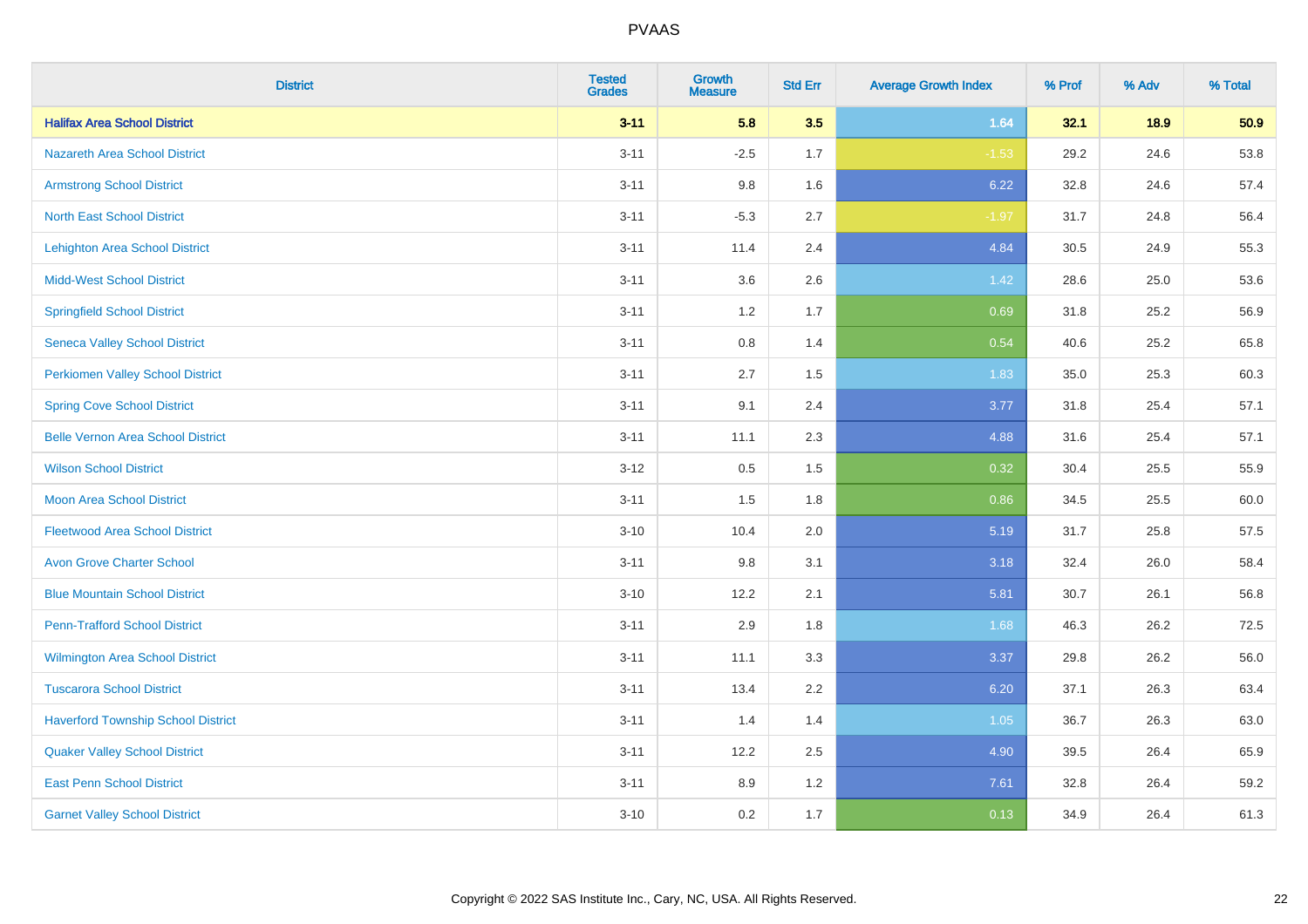| <b>District</b>                                | <b>Tested</b><br><b>Grades</b> | <b>Growth</b><br><b>Measure</b> | <b>Std Err</b> | <b>Average Growth Index</b> | % Prof | % Adv | % Total |
|------------------------------------------------|--------------------------------|---------------------------------|----------------|-----------------------------|--------|-------|---------|
| <b>Halifax Area School District</b>            | $3 - 11$                       | 5.8                             | 3.5            | 1.64                        | 32.1   | 18.9  | 50.9    |
| <b>Upper Moreland Township School District</b> | $3 - 11$                       | 1.1                             | 2.0            | 0.56                        | 24.8   | 26.6  | 51.3    |
| <b>Upper Dauphin Area School District</b>      | $3 - 11$                       | 16.5                            | 5.1            | 3.26                        | 37.5   | 26.8  | 64.3    |
| <b>Lower Dauphin School District</b>           | $3 - 11$                       | 5.3                             | 1.8            | 3.03                        | 30.6   | 26.8  | 57.5    |
| <b>Evergreen Community Charter School</b>      | $6 - 11$                       | $-1.1$                          | 4.7            | $-0.23$                     | 34.6   | 26.9  | 61.5    |
| <b>Hermitage School District</b>               | $3 - 12$                       | 14.0                            | 2.5            | 5.59                        | 34.0   | 27.0  | 61.0    |
| <b>West Allegheny School District</b>          | $3 - 12$                       | 8.6                             | 2.0            | 4.34                        | 37.3   | 27.2  | 64.5    |
| <b>Jenkintown School District</b>              | $3 - 11$                       | $-7.9$                          | 4.1            | $-1.92$                     | 34.1   | 27.3  | 61.4    |
| <b>Bethel Park School District</b>             | $3 - 11$                       | $-4.4$                          | 1.7            | $-2.62$                     | 40.1   | 27.3  | 67.4    |
| <b>West Jefferson Hills School District</b>    | $3 - 11$                       | 1.9                             | 1.9            | 0.99                        | 34.8   | 27.3  | 62.1    |
| <b>Plum Borough School District</b>            | $3 - 11$                       | $-9.4$                          | 2.4            | $-3.98$                     | 32.9   | 27.4  | 60.4    |
| <b>Phoenixville Area School District</b>       | $3 - 11$                       | 7.3                             | 1.8            | 3.96                        | 32.3   | 27.6  | 59.8    |
| Elizabethtown Area School District             | $3 - 12$                       | 7.1                             | 1.7            | 4.19                        | 36.4   | 27.6  | 64.0    |
| <b>Pennridge School District</b>               | $3 - 10$                       | 7.4                             | $1.5$          | 5.10                        | 32.0   | 27.6  | 59.6    |
| <b>Norwin School District</b>                  | $3 - 11$                       | $-1.1$                          | 1.6            | $-0.70$                     | 37.7   | 27.6  | 65.2    |
| <b>Pennsbury School District</b>               | $3 - 11$                       | 5.6                             | 1.3            | 4.38                        | 37.7   | 27.7  | 65.4    |
| <b>Beaver Area School District</b>             | $3 - 10$                       | $-3.0$                          | 2.5            | $-1.16$                     | 25.8   | 27.8  | 53.6    |
| Pennsylvania Leadership Charter School         | $3 - 11$                       | 8.0                             | 1.9            | 4.22                        | 33.1   | 27.8  | 60.9    |
| <b>Conemaugh Township Area School District</b> | $3 - 12$                       | 4.8                             | 3.5            | 1.39                        | 30.9   | 27.8  | 58.8    |
| Southern Lehigh School District                | $3 - 11$                       | $-4.1$                          | 2.1            | $-1.94$                     | 39.3   | 28.0  | 67.2    |
| South Side Area School District                | $3 - 11$                       | $-0.6$                          | 3.1            | $-0.19$                     | 24.0   | 28.0  | 52.0    |
| <b>Coudersport Area School District</b>        | $3 - 11$                       | 14.8                            | 3.4            | 4.33                        | 34.7   | 28.0  | 62.7    |
| <b>Wyomissing Area School District</b>         | $3 - 12$                       | $-2.4$                          | 2.6            | $-0.92$                     | 25.6   | 28.1  | 53.7    |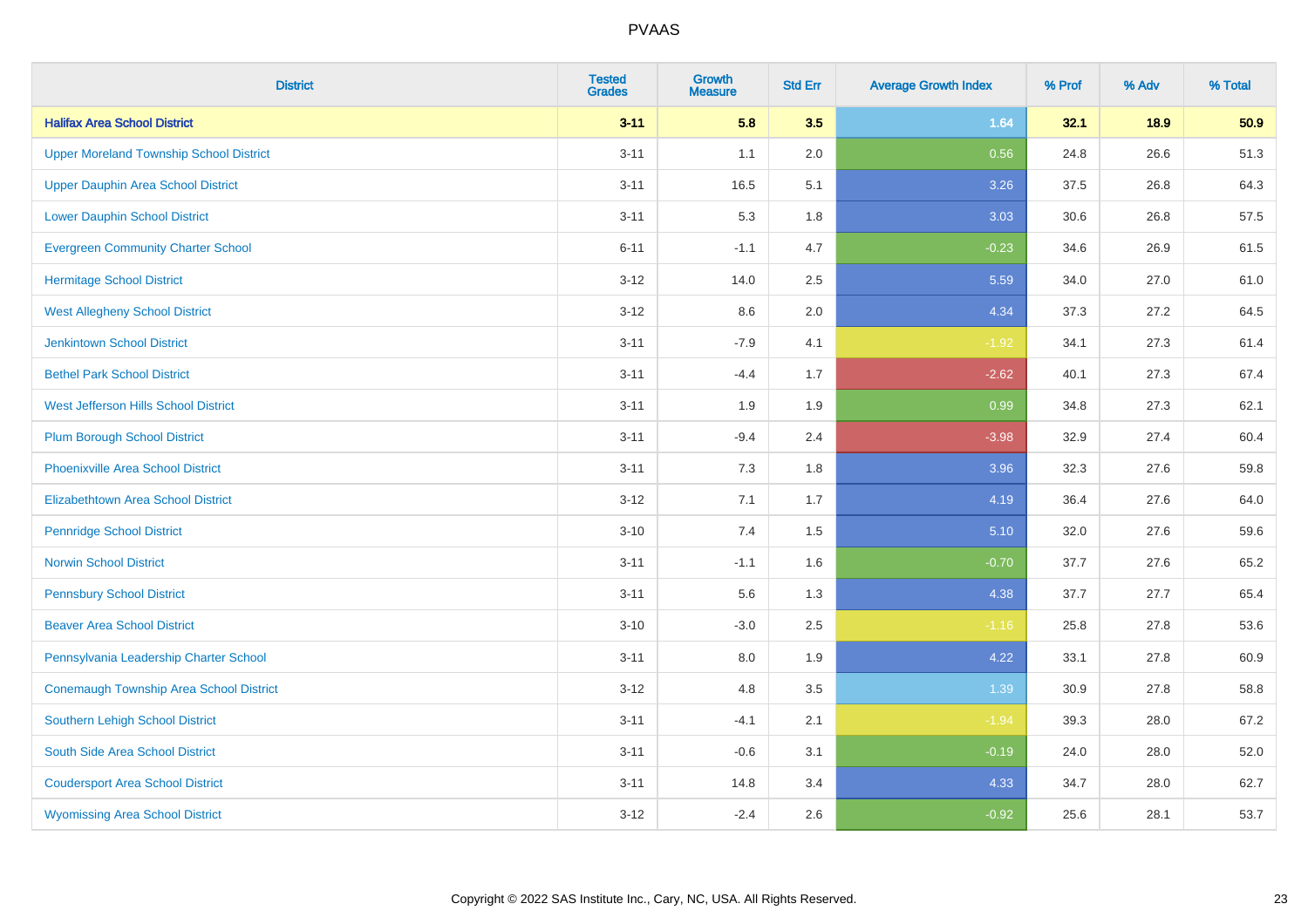| <b>District</b>                                 | <b>Tested</b><br><b>Grades</b> | <b>Growth</b><br><b>Measure</b> | <b>Std Err</b> | <b>Average Growth Index</b> | % Prof | % Adv | % Total |
|-------------------------------------------------|--------------------------------|---------------------------------|----------------|-----------------------------|--------|-------|---------|
| <b>Halifax Area School District</b>             | $3 - 11$                       | 5.8                             | 3.5            | 1.64                        | 32.1   | 18.9  | 50.9    |
| <b>Canon-Mcmillan School District</b>           | $3 - 11$                       | $-5.0$                          | 1.5            | $-3.25$                     | 30.8   | 28.5  | 59.3    |
| <b>Benton Area School District</b>              | $3 - 10$                       | 8.1                             | 4.0            | 2.01                        | 35.7   | 28.6  | 64.3    |
| <b>Brandywine Heights Area School District</b>  | $3 - 11$                       | 5.8                             | 2.6            | 2.27                        | 27.7   | 28.6  | 56.2    |
| <b>Abington School District</b>                 | $3 - 10$                       | 0.9                             | 1.6            | 0.57                        | 29.7   | 28.7  | 58.4    |
| <b>Montrose Area School District</b>            | $3 - 10$                       | 12.3                            | 2.8            | 4.41                        | 37.8   | 28.9  | 66.7    |
| <b>Punxsutawney Area School District</b>        | $3 - 11$                       | 15.8                            | 2.7            | 5.83                        | 18.6   | 29.0  | 47.6    |
| <b>Wissahickon School District</b>              | $3 - 10$                       | $-5.3$                          | 1.7            | $-3.14$                     | 27.5   | 29.0  | 56.6    |
| <b>Tyrone Area School District</b>              | $3 - 12$                       | 29.2                            | 2.3            | 12.86                       | 36.6   | 29.1  | 65.7    |
| <b>Southern York County School District</b>     | $3 - 11$                       | 15.5                            | 1.8            | 8.48                        | 37.6   | 29.2  | 66.8    |
| <b>Littlestown Area School District</b>         | $3 - 11$                       | 28.7                            | 2.4            | 11.83                       | 38.4   | 29.3  | 67.7    |
| <b>Rose Tree Media School District</b>          | $3 - 10$                       | $-2.8$                          | 2.1            | $-1.33$                     | 35.2   | 29.6  | 64.8    |
| <b>Freeport Area School District</b>            | $3 - 10$                       | $-0.2$                          | 2.1            | $-0.10$                     | 37.4   | 29.8  | 67.2    |
| <b>Upper Dublin School District</b>             | $3-12$                         | 2.1                             | 1.8            | 1.19                        | 34.7   | 30.0  | 64.7    |
| Capital Area School for the Arts Charter School | $9 - 11$                       | 14.2                            | 4.5            | 3.13                        | 27.5   | 30.0  | 57.5    |
| <b>Millcreek Township School District</b>       | $3 - 11$                       | 9.1                             | 1.4            | 6.61                        | 34.5   | 30.1  | 64.6    |
| <b>Indiana Area School District</b>             | $3 - 11$                       | 12.0                            | 2.0            | 5.98                        | 30.0   | 30.4  | 60.3    |
| <b>Parkland School District</b>                 | $3 - 11$                       | $-3.7$                          | 1.2            | $-3.17$                     | 31.4   | 30.6  | 62.0    |
| <b>Springfield Township School District</b>     | $3 - 11$                       | $-3.9$                          | 3.1            | $-1.27$                     | 37.2   | 30.8  | 68.1    |
| <b>Manheim Township School District</b>         | $3-12$                         | 10.9                            | 1.5            | 7.51                        | 30.9   | 31.0  | 61.9    |
| <b>York Suburban School District</b>            | $3 - 11$                       | 7.4                             | 2.1            | 3.55                        | 24.9   | 31.2  | 56.1    |
| <b>Souderton Area School District</b>           | $3 - 11$                       | 18.5                            | 1.4            | 12.86                       | 39.2   | 31.2  | 70.4    |
| <b>Abington Heights School District</b>         | $3 - 11$                       | 6.7                             | 1.7            | 4.00                        | 33.8   | 31.7  | 65.5    |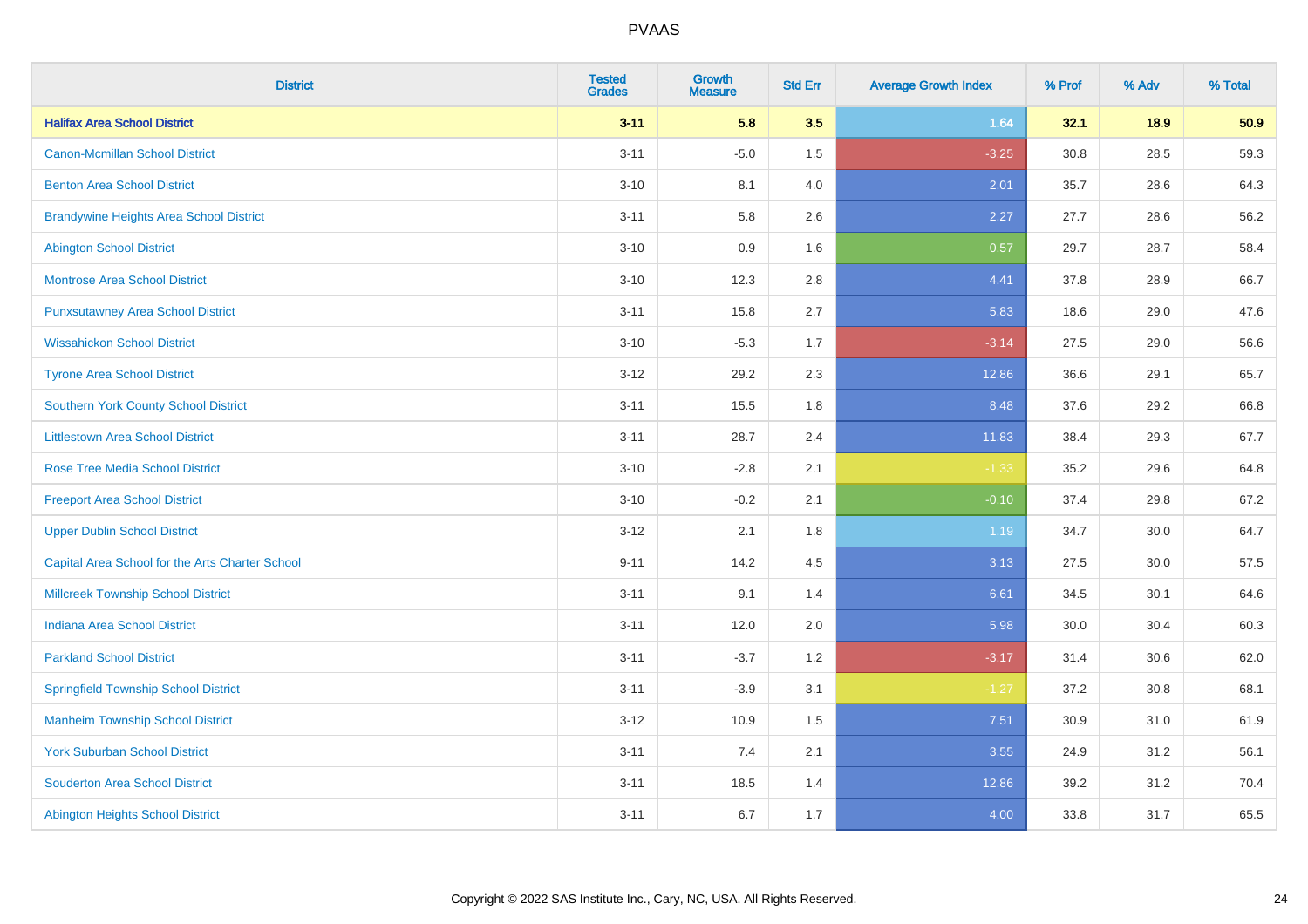| <b>District</b>                                | <b>Tested</b><br><b>Grades</b> | <b>Growth</b><br><b>Measure</b> | <b>Std Err</b> | <b>Average Growth Index</b> | % Prof | % Adv | % Total |
|------------------------------------------------|--------------------------------|---------------------------------|----------------|-----------------------------|--------|-------|---------|
| <b>Halifax Area School District</b>            | $3 - 11$                       | 5.8                             | 3.5            | 1.64                        | 32.1   | 18.9  | 50.9    |
| Downingtown Area School District               | $3 - 11$                       | 4.4                             | 1.1            | 4.06                        | 30.1   | 32.0  | 62.2    |
| <b>Delaware Valley School District</b>         | $3 - 11$                       | 15.7                            | 1.6            | 9.62                        | 36.7   | 32.1  | 68.8    |
| Lampeter-Strasburg School District             | $3 - 12$                       | 11.0                            | 1.9            | 5.69                        | 35.4   | 32.3  | 67.7    |
| <b>Cocalico School District</b>                | $3 - 11$                       | 12.3                            | 1.9            | 6.48                        | 28.2   | 32.3  | 60.5    |
| <b>Mars Area School District</b>               | $3 - 10$                       | 6.6                             | 1.9            | 3.45                        | 36.7   | 32.4  | 69.1    |
| <b>Upper Merion Area School District</b>       | $3 - 11$                       | 14.0                            | 2.0            | 7.15                        | 34.4   | 32.6  | 67.0    |
| <b>Greenwood School District</b>               | $3 - 11$                       | 11.3                            | 3.6            | 3.14                        | 31.2   | 32.8  | 63.9    |
| <b>Lower Moreland Township School District</b> | $3 - 11$                       | 8.7                             | 2.0            | 4.35                        | 38.2   | 33.2  | 71.4    |
| <b>Avon Grove School District</b>              | $3 - 10$                       | 7.6                             | 1.4            | 5.29                        | 33.7   | 33.2  | 67.0    |
| <b>North Pocono School District</b>            | $3 - 11$                       | 13.1                            | 3.7            | 3.54                        | 31.4   | 33.3  | 64.7    |
| <b>Great Valley School District</b>            | $3 - 11$                       | 5.4                             | 2.0            | 2.77                        | 33.8   | 33.5  | 67.3    |
| <b>Methacton School District</b>               | $3 - 11$                       | 11.0                            | 1.6            | 6.94                        | 36.0   | 33.6  | 69.6    |
| Palmyra Area School District                   | $3 - 11$                       | 16.2                            | 1.8            | 9.02                        | 38.8   | 34.0  | 72.8    |
| <b>Dallastown Area School District</b>         | $3 - 11$                       | 19.9                            | 1.4            | 14.14                       | 36.8   | 34.2  | 71.0    |
| <b>Fairview School District</b>                | $3 - 11$                       | 8.3                             | 2.4            | 3.43                        | 41.9   | 34.9  | 76.7    |
| <b>Franklin Regional School District</b>       | $3 - 11$                       | 11.3                            | 1.8            | 6.13                        | 30.0   | 35.0  | 65.0    |
| <b>Loyalsock Township School District</b>      | $3 - 12$                       | 26.7                            | 2.7            | 9.92                        | 36.8   | 35.1  | 71.9    |
| <b>Council Rock School District</b>            | $3 - 11$                       | 13.5                            | 1.1            | 12.27                       | 32.0   | 35.4  | 67.4    |
| <b>Manheim Central School District</b>         | $3 - 11$                       | 12.8                            | 2.0            | 6.52                        | 27.8   | 35.4  | 63.2    |
| <b>North Penn School District</b>              | $3 - 11$                       | 17.6                            | 1.0            | 17.53                       | 30.8   | 35.7  | 66.4    |
| <b>Pine-Richland School District</b>           | $3 - 11$                       | 9.3                             | 1.7            | 5.56                        | 42.3   | 35.8  | 78.1    |
| <b>Tredyffrin-Easttown School District</b>     | $3 - 10$                       | 8.7                             | 2.4            | 3.57                        | 35.2   | 35.8  | 71.0    |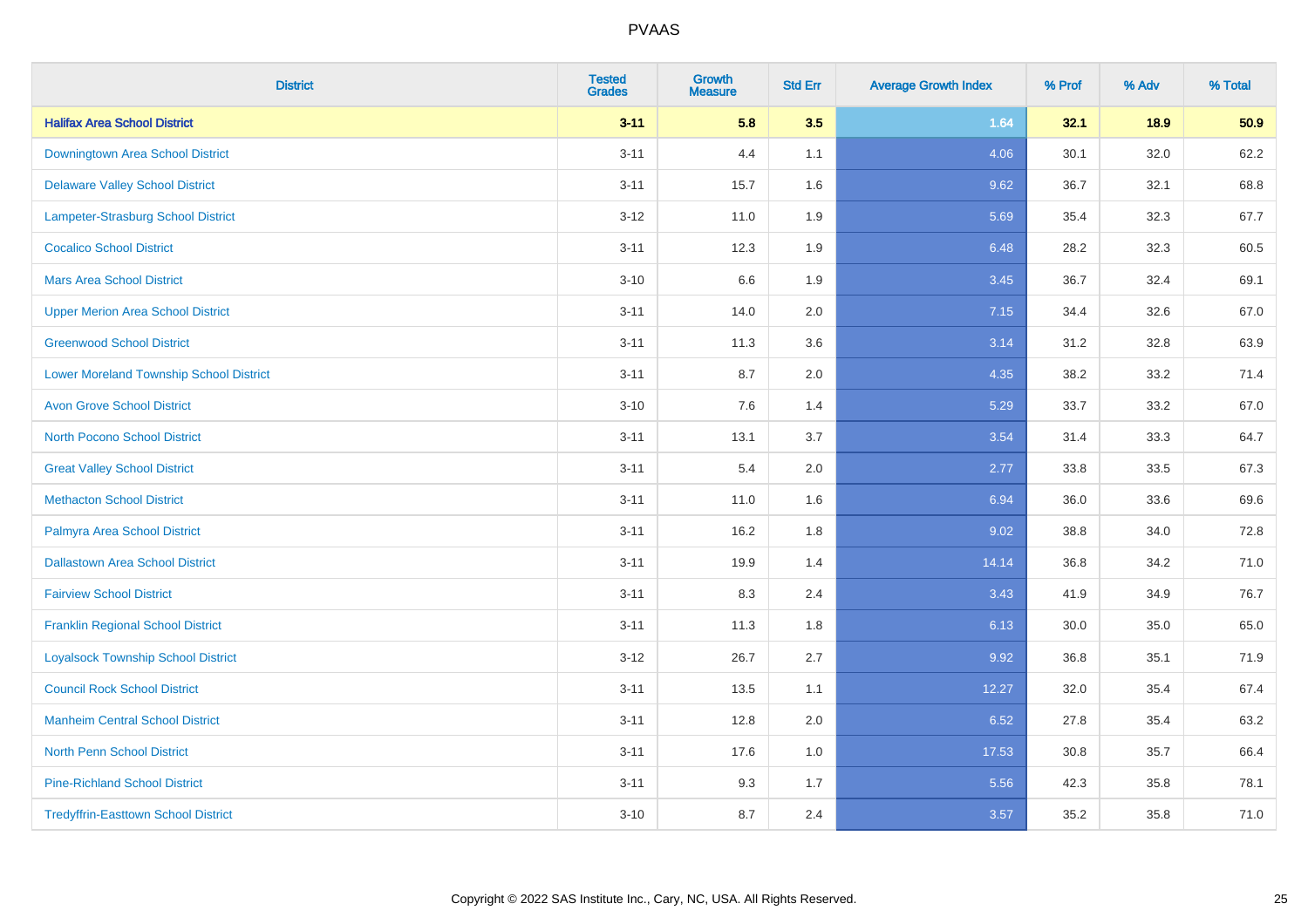| <b>District</b>                                 | <b>Tested</b><br><b>Grades</b> | Growth<br><b>Measure</b> | <b>Std Err</b> | <b>Average Growth Index</b> | % Prof | % Adv | % Total |
|-------------------------------------------------|--------------------------------|--------------------------|----------------|-----------------------------|--------|-------|---------|
| <b>Halifax Area School District</b>             | $3 - 11$                       | 5.8                      | 3.5            | 1.64                        | 32.1   | 18.9  | 50.9    |
| <b>Lewisburg Area School District</b>           | $3 - 11$                       | 1.7                      | 2.4            | 0.72                        | 35.9   | 35.9  | 71.8    |
| <b>Warwick School District</b>                  | $3 - 11$                       | 21.7                     | 1.8            | 11.76                       | 27.7   | 36.3  | 64.0    |
| <b>Eastern Lancaster County School District</b> | $3 - 12$                       | 2.9                      | $3.2\,$        | 0.91                        | 35.2   | 36.4  | 71.6    |
| <b>Hempfield School District</b>                | $3 - 11$                       | 13.4                     | 1.3            | 10.53                       | 29.9   | 36.8  | 66.7    |
| <b>Wallingford-Swarthmore School District</b>   | $3 - 10$                       | 5.0                      | 2.2            | 2.25                        | 33.3   | 37.1  | 70.4    |
| <b>Mountain View School District</b>            | $3 - 11$                       | 24.2                     | 3.4            | 7.20                        | 45.8   | 37.3  | 83.0    |
| Mt Lebanon School District                      | $3 - 11$                       | 2.4                      | 1.3            | 1.79                        | 39.3   | 37.4  | 76.8    |
| <b>Pequea Valley School District</b>            | $3 - 11$                       | 18.0                     | 3.1            | 5.74                        | 29.2   | 37.5  | 66.7    |
| <b>Central Columbia School District</b>         | $3 - 12$                       | 0.3                      | 2.3            | 0.12                        | 25.4   | 37.6  | 63.0    |
| South Fayette Township School District          | $3 - 11$                       | 6.0                      | 1.8            | 3.33                        | 32.2   | 38.3  | 70.5    |
| <b>Radnor Township School District</b>          | $3 - 12$                       | 7.5                      | 1.9            | 4.03                        | 33.0   | 38.3  | 71.3    |
| <b>Hampton Township School District</b>         | $3 - 11$                       | 7.4                      | 2.0            | 3.79                        | 37.9   | 39.2  | 77.0    |
| <b>Cumberland Valley School District</b>        | $3 - 12$                       | 18.6                     | 1.2            | 15.79                       | 31.3   | 39.2  | 70.5    |
| <b>Saucon Valley School District</b>            | $3 - 11$                       | 18.9                     | 2.2            | 8.48                        | 26.0   | 39.6  | 65.6    |
| <b>Wayne Highlands School District</b>          | $3 - 11$                       | 22.5                     | 2.5            | 9.16                        | 33.8   | 40.4  | 74.2    |
| <b>Harbor Creek School District</b>             | $3 - 11$                       | 13.4                     | 2.3            | 5.80                        | 34.5   | 40.7  | 75.2    |
| <b>Berlin Brothersvalley School District</b>    | $3 - 11$                       | 19.6                     | 4.0            | 4.93                        | 28.3   | 41.3  | 69.6    |
| <b>Camp Hill School District</b>                | $3 - 12$                       | 20.7                     | 2.9            | 7.00                        | 32.3   | 41.4  | 73.7    |
| <b>Central Bucks School District</b>            | $3 - 11$                       | 15.5                     | 0.9            | 17.94                       | 34.8   | 41.4  | 76.2    |
| <b>Peters Township School District</b>          | $3 - 11$                       | 14.1                     | 1.7            | 8.16                        | 35.2   | 41.6  | 76.8    |
| <b>Line Mountain School District</b>            | $3 - 11$                       | 11.7                     | 3.9            | 3.01                        | 40.4   | 42.3  | 82.7    |
| <b>Marple Newtown School District</b>           | $3 - 11$                       | 20.6                     | 2.3            | 8.95                        | 31.1   | 42.7  | 73.8    |